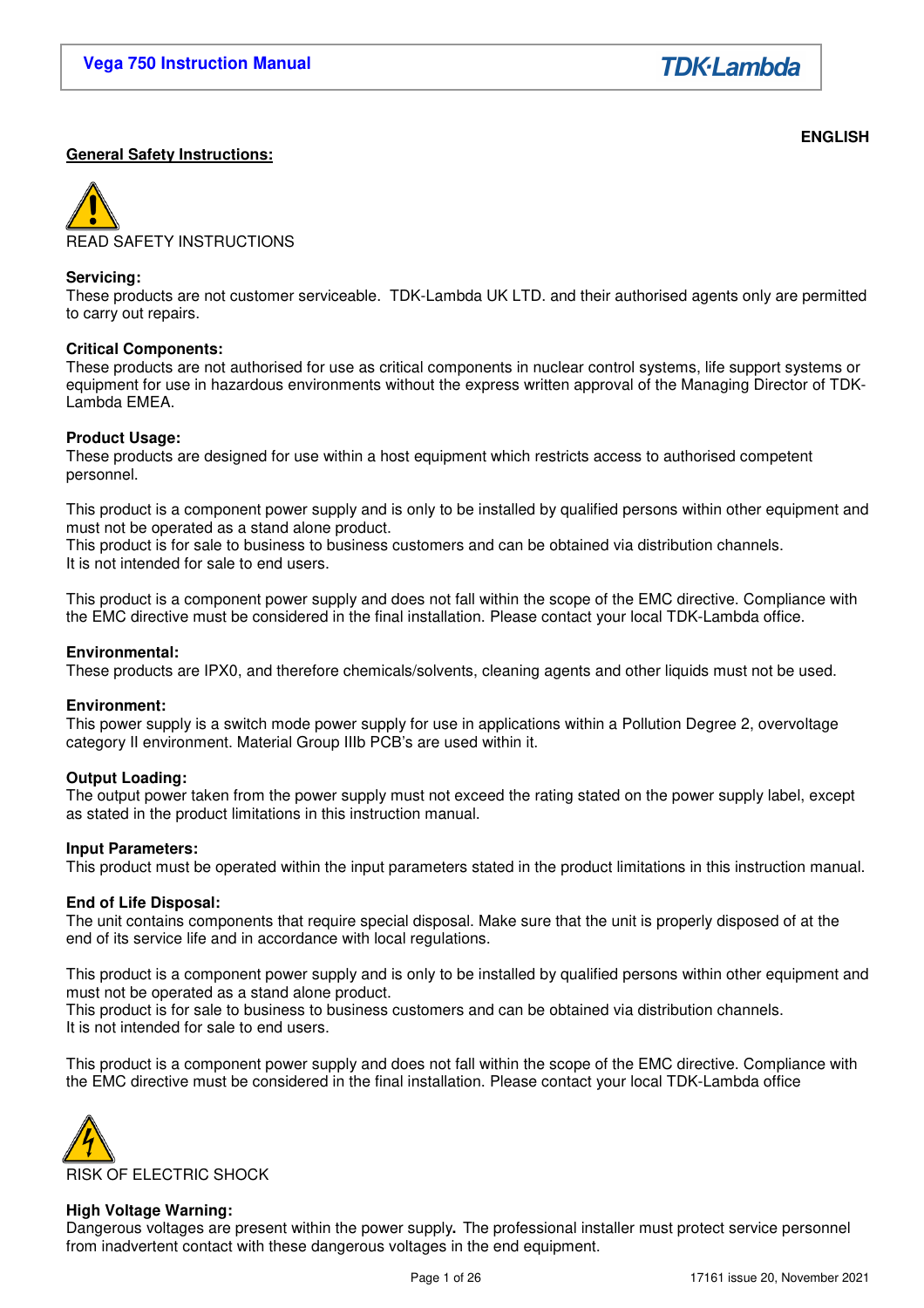**TDK**·Lambda

WARNING: When installed in a Class 1 end equipment, this product must be reliably earthed and professionally installed.

The (+) or (-) output(s) can be earthed or left floating.

The unit cover(s)/chassis must not be made user accessible.

The mains input connector is not acceptable for use as field wiring terminals.

Do not use mounting screws, which penetrate the unit more than 4.5mm.

Special earthing screws are used on these products which connect the cover to the chassis. They must not be removed. If they are removed by mistake, they must be replaced with new ones and the product tested for earth bonding.

An internal fuse protects the unit and must not be replaced by the user. In case of internal defect, the unit must be returned to TDK-Lambda UK LTD or one of their authorised agents.

A suitable mechanical, electrical and fire enclosure must be provided by the end use equipment for mechanical, electric shock and fire hazard protection.

#### Energy Hazards:

Certain modules are capable of providing hazardous energy (240VA) according to output voltage setting. Final equipment manufacturers must provide protection to service personnel against inadvertent contact with these module output terminals. If set such that hazardous energy can occur then the module terminals or connections must not be user accessible.



#### **External Hot Surfaces:**

In accordance with local regulations for Health and Safety at work, manufacturers have an obligation to protect service engineers as well as users. In order to comply with this, a label must be fitted to these products which is clearly visible to service personnel accessing the overall equipment, and which legibly warns that surfaces of these products may be hot and must not be touched when the products are in operation.

The unit may be mounted in any orientation except inverted (mounted on its top) or vertical with the airflow downwards.

The ventilation openings on these products must not be impeded. Ensure that there is at least 50mm spacing between any obstruction and the ventilation openings.

The unit cover/chassis is designed to protect skilled personnel from hazards. They must not be used as part of the external covers of any equipment where they may be accessible to operators, since under full load conditions, part or parts of the unit chassis may reach temperatures in excess of those considered safe for operator access.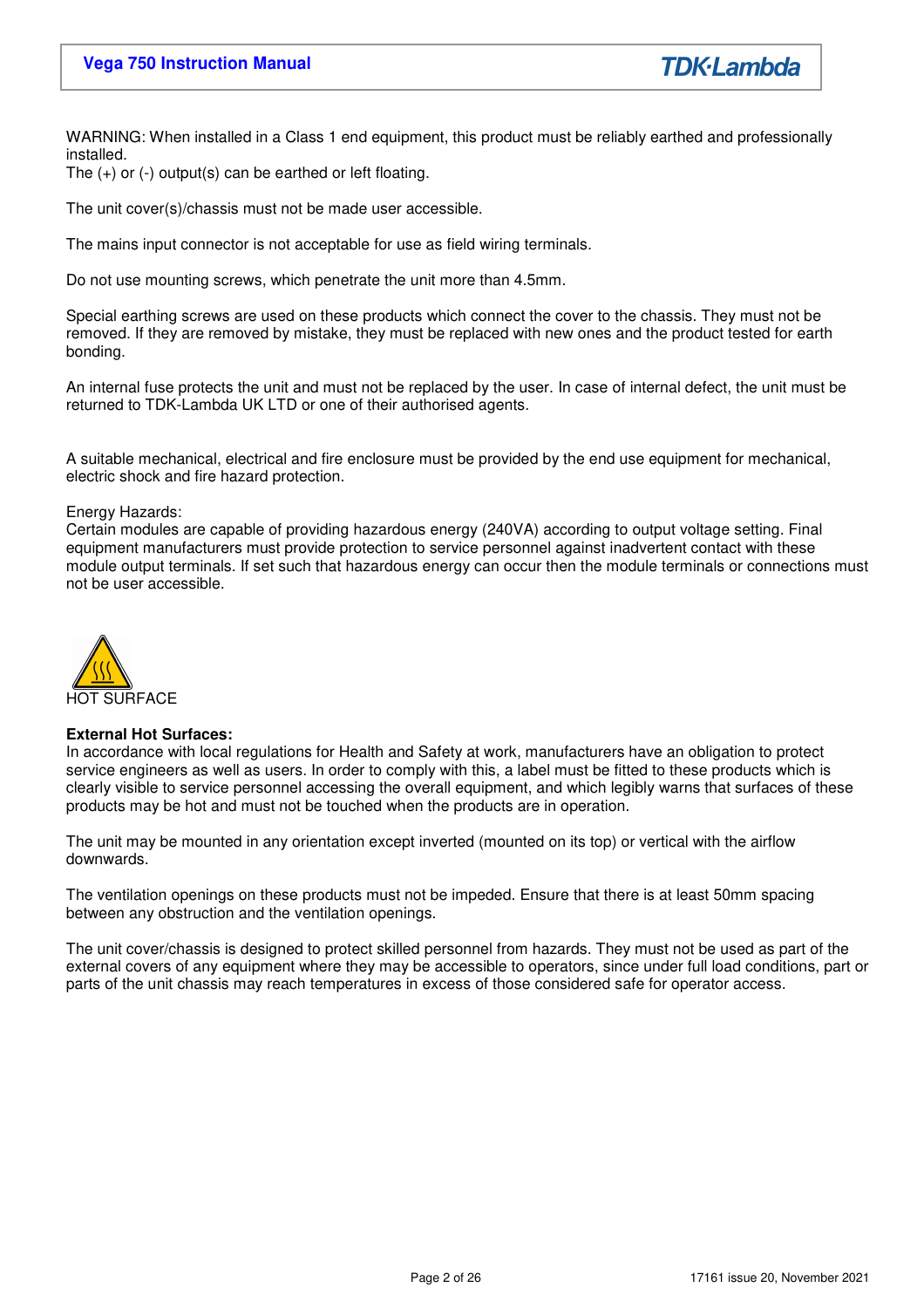**TDK**·Lambda

## **DEUTSCH**

## **Allgemeine Sicherheitsvorschriften:**



#### **Wartung:**

Diese Produkte können nicht durch den Kunden gewartet werden. Nur TDK-Lambda UK LTD. und deren zugelassene Vertriebshändler sind zur Durchführung von Reparaturen berechtigt.

#### **Kritische Komponenten:**

Diese Produkte sind nicht für die Verwendung als kritische Komponenten in nuklearen Kontrollsystemen, Lebenserhaltungssystemen oder Geräten in gefährlichen Umgebungen geeignet, sofern dies nicht ausdrücklich und in Schriftform durch den Geschäftsführer von TDK-Lambda EMEA genehmigt wurde.

#### **Produktverwendung:**

Diese Produkte sind zur Verwendung innerhalb von Host-Anlagen gedacht, die einen auf das Fachpersonal beschränkten Zugang haben.

Dieses Produkt ist eine Stromversorgungs-Komponente und sie darf nur von qualifiziertem Personal in andere Geräte eingebaut werden und sie darf NICHT als eigenständiges ("Stand-Alone") Gerät betrieben werden. Dieses Produkt ist für den Verkauf an Geschäftskunden entwickelt worden und es kann über Distributionskanäle bezogen werden.

Es ist NICHT für den Verkauf an Endkunden gedacht und konzipiert.

Dieses Produkt ist eine Stromversorgungsbaugruppe und sie fällt NICHT in den Bereich der EMV Direktive. Die Konformität mit der EMV Richtlinie muss in der finalen Gesamtinstallation betrachtet werden. Bitte kontaktieren Sie Ihr regionales TDK-Lambda Vertriebsbüro im Falle von Rückfragen.

#### **Umwelt:**

Diese Produkte sind IPX0, aus diesem Grund dürfen keine Chemikalien/Lösungsmittel, Reinigungsmittel und andere Flüssigkeiten verwendet werden.

#### **Umgebung:**

Dieses Netzteil ist ein Schaltnetzteil zur Verwendung in einer Umgebung mit einem Verschmutzungsgrad 2, Überspannungskategorie II. Materialgruppe IIIb mit darin verwendeten PCBs.

#### **Ausgangsstrom:**

Der Ausgangsstrom des Netzteiles darf die Leistung, die auf dem Label des Netzteiles vermerkt ist, nur dann überschreiten, wenn dies in den Produktgrenzen dieses Handbuches ausgezeichnet ist.

#### **Eingangsparameter:**

Dieses Produkt muss innerhalb der Eingangsparameter, die in den Produktgrenzen dieses Handbuches angegeben sind, betrieben werden.

#### **Entsorgung am Ende der Betriebszeit:**

Das Gerät enthält Komponenten die unter Sondermüll fallen. Das Gerät muss am Ende der Betriebszeit ordnungsgemäß und in Übereinstimmung mit den regionalen Bestimmungen entsorgt werden.

Dieses Produkt ist eine Stromversorgungs-Komponente und sie darf nur von qualifiziertem Personal in andere Geräte eingebaut werden und sie darf NICHT als eigenständiges ("Stand-Alone") Gerät betrieben werden. Dieses Produkt ist für den Verkauf an Geschäftskunden entwickelt worden und es kann über Distributionskanäle bezogen werden.

Es ist NICHT für den Verkauf an Endkunden gedacht und konzipiert.

Dieses Produkt ist eine Stromversorgungsbaugruppe und sie fällt NICHT in den Bereich der EMV Direktive. Die Konformität mit der EMV Richtlinie muss in der finalen Gesamtinstallation betrachtet werden. Bitte kontaktieren Sie Ihr regionales TDK-Lambda Vertriebsbüro im Falle von Rückfragen.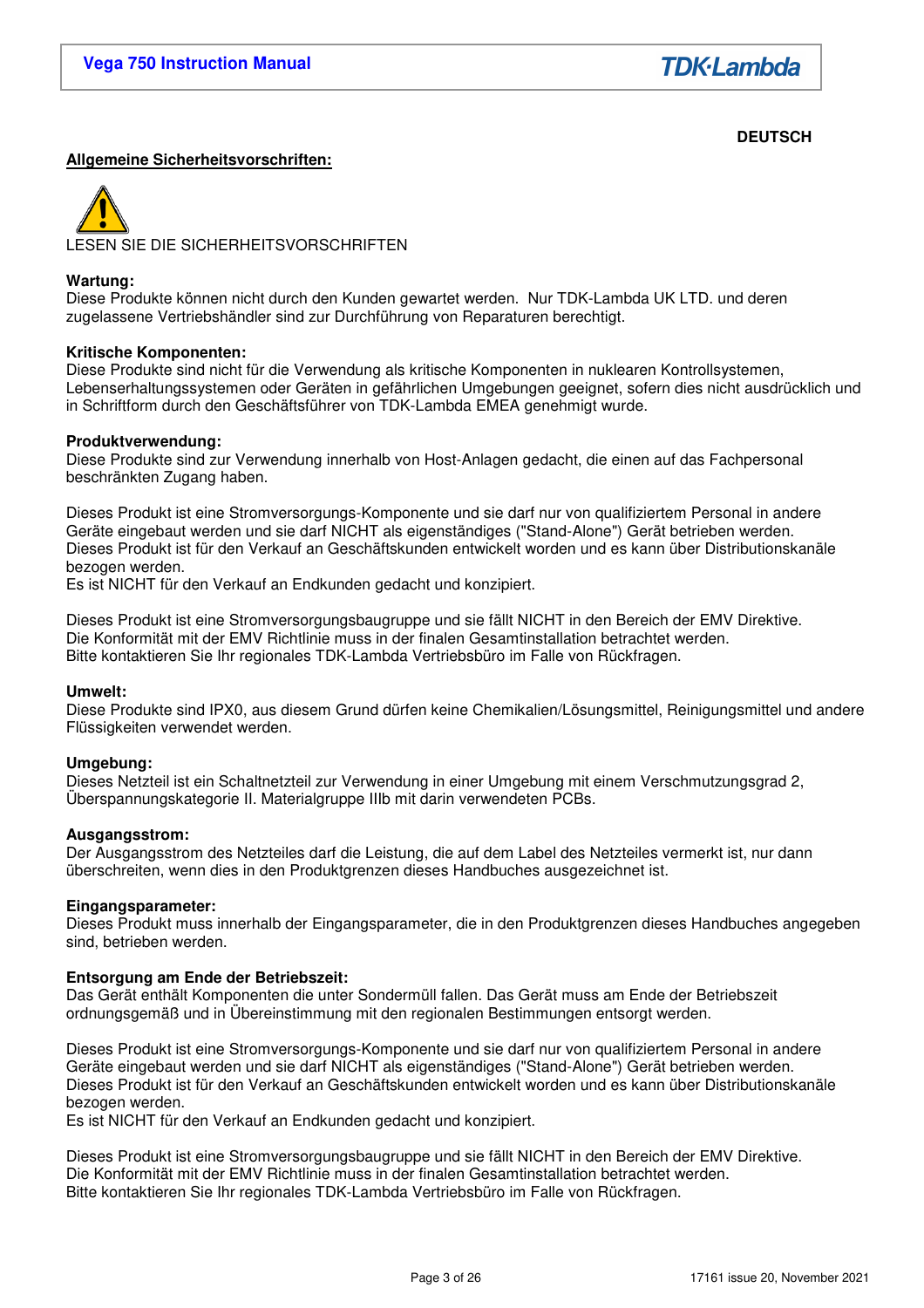

### **Hochspannungswarnung:**

Innerhalb des Netzteiles gibt es gefährliche Spannungen**.** Der Elektroinstallateur muss das Wartungspersonal vor versehentlichem Kontakt mit den gefährlichen Spannungen im Endgerät schützen.

WARNUNG! Falls Sie unser Netzgerät in eine Anwendung mit Schutzklasse 1 eingebaut haben, stellen Sie sicher, dass es fachgerecht installiert und zuverlässig geerdet ist

Die (+) oder (-) Ausgänge können geerdet werden oder unangeschlossen bleiben.

Die Abdeckung des Gerätes/das Gehäuse darf für den Benutzer nicht zugänglich sein.

Der Haupteingangsanschluss ist nicht für die Verwendung als Feldverdrahtungsanschluss geeignet.

Verwenden Sie keine Befestigungsschrauben, die mehr als 4.5mm in das Gerät eindringen.

Zur Befestigung der Abdeckung am Gehäuse werden für diese Produkte spezielle Erdungsschrauben verwendet. Diese dürfen nicht entfernt werden. Sollten sie versehentlich entfernt werden, müssen sie durch neue ersetzt und das Produkt auf Erdschluss geprüft werden.

Eine interne Sicherung schützt das Gerät und darf durch den Benutzer nicht ausgetauscht werden. Im Fall von internen Defekten muss das Gerät an TDK-Lambda UK LTD oder einen der autorisierten Vertriebshändler zurückgeschickt werden.

Ein geeignetes mechanisches, elektrisches und brandgeschütztes Gehäuse muss als Schutz vor der Gefahr von mechanischen Risiken, Stromschlägen und Brandschutz in dem Endgerät vorgesehen werden.

#### Gefahren durch elektrische Energie:

Von bestimmten Modulen kann je nach Einstellung der Ausgangsspannung gefährliche elektrische Energie ausgehen (240 VA). Die Endgerätehersteller müssen einen Schutz für Servicepersonal vor unbeabsichtigtem Kontakt mit den Ausgangsanschlüssen dieser Module vorsehen. Kann aufgrund der Einstellung gefährliche elektrische Energie auftreten, dürfen die Modulanschlüsse für den Benutzer nicht zugänglich sein.



#### **Äußere heiße Oberflächen:**

In Übereinstimmung mit den regionalen Bestimmungen für Gesundheit und Sicherheit bei der Arbeit ist der Hersteller für den Schutz von Wartungspersonal und Benutzern verantwortlich. Um diesen Bestimmungen gerecht zu werden, muss auf den Produkten ein Label angebracht werden, das deutlich sichtbar für das Wartungspersonal mit Zugriff auf die gesamte Anlage ist, und das gut lesbar auf die eventuell heiße Oberfläche des Gerätes hinweist und das Berühren des Produktes in Betrieb untersagt.

Das Gerät darf in jeder Position befestigt werden, mit Ausnahme über Kopf (umgekehrt) oder vertikal mit dem Luftstrom abwärts.

Die Belüftungsöffnungen an diesem Produkt dürfen nicht blockiert werden. Achten Sie darauf, dass mindestens 50 mm Abstand zwischen Hindernissen und den Belüftungsöffnungen bleibt.

Die Geräteabdeckung/das Gehäuse ist so entworfen, dass das Fachpersonal vor Gefahren geschützt wird. Sie dürfen nicht als Teil der externen Abdeckung für Geräte verwendet werden, die für den Betreiber zugänglich sein müssen, da Teile oder das gesamte Gerätegehäuse unter voller Auslastung übermäßige Temperaturen erreichen kann, die für den Zugang des Betreibers nicht mehr als sicher betrachtet werden.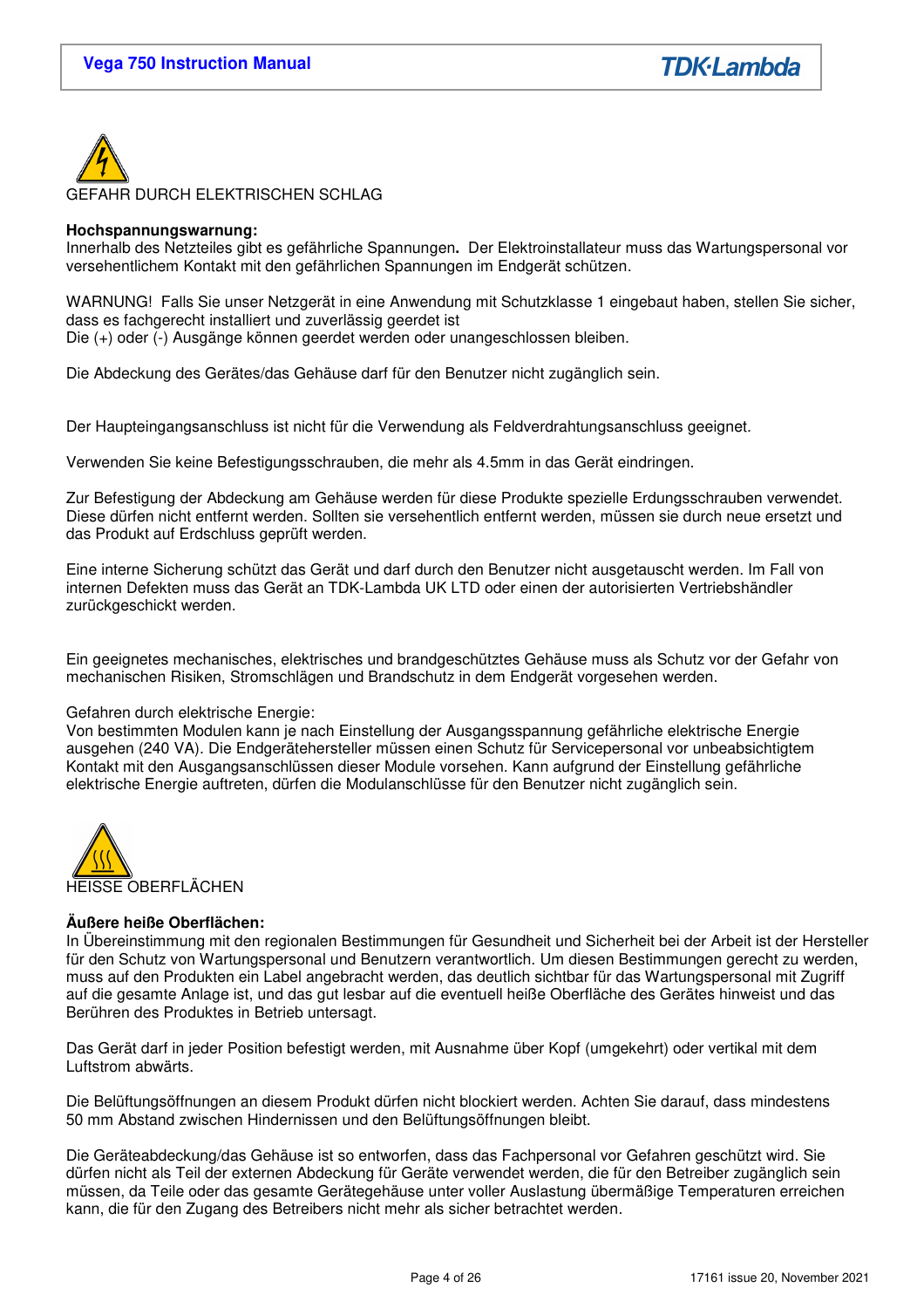# **FRANÇAIS**

### **Consignes générales de sécurité:**



#### **Entretien:**

Ces produits ne peuvent pas être réparés par l'utilisateur. Seuls, TDK-Lambda UK LTD et ses agents agréés sont autorisés à effectuer des réparations.

#### **Composants critiques:**

Ces produits ne doivent pas être utilisés en tant que composants critiques dans des systèmes de commande nucléaire, dans des systèmes de sauvetage ou dans des équipements utilisés dans des environnements dangereux, sans l'autorisation écrite expresse du directeur général de TDK-Lambda EMEA.

#### **Utilisation du produit:**

Ces produits sont conçus pour être utilisés dans un équipement hôte dont l'accès n'est autorisé qu'aux personnes compétentes.

Ce produit est une alimentation considérée comme un composant devant être installé par des personnes qualifiées, dans un autre équipement. Il ne doit pas être utilisé en tant que produit fini. Ce produit est destiné à la vente entre entreprises et peut être obtenu via des canaux de distribution. Il n'est pas prévu à la vente pour les particuliers.

Ce produit est une alimentation considérée comme un composant, il ne relève pas du champ d'application de la directive CEM. Le respect de la directive CEM doit être pris en compte dans l'installation finale. Veuillez contacter votre bureau TDK-Lambda le plus proche.

#### **Environnement:**

Ces produits sont IPX0, et donc on ne doit pas utiliser des produits chimiques/solvants, des produits de nettoyage et d'autres liquides.

#### **Environnement fonctionnel :**

Cette alimentation fonctionne en mode commutation pour utilisation dans des applications fonctionnant dans un environnement avec Degré de Pollution 2 et catégorie de surtension II. Elle utilise des cartes des circuits imprimés (PCB) de Groupe IIIb.

#### **Intensité soutirée:**

L'intensité soutirée de l'alimentation ne doit pas dépasser l'intensité nominale marquée sur la plaque signalétique, sauf indications contraires dans les limitations du produit décrit dans ce manuel.

#### **Paramètres d'entrée:**

Ce produit doit être utilisé à l'intérieur des paramètres d'entrée indiqués dans les limitations du produit dans ce manuel.

#### **Elimination en fin de vie:**

L'alimentation contient des composants nécessitant des dispositions spéciales pour leur élimination. Vérifiez que cette alimentation est mise au rebut correctement en fin de vie utile et conformément aux réglementations locales en vigueur.

Ce produit est une alimentation considérée comme un composant devant être installé par des personnes qualifiées, dans un autre équipement. Il ne doit pas être utilisé en tant que produit fini. Ce produit est destiné à la vente entre entreprises et peut être obtenu via des canaux de distribution. Il n'est pas prévu à la vente pour les particuliers.

Ce produit est une alimentation considérée comme un composant, il ne relève pas du champ d'application de la directive CEM. Le respect de la directive CEM doit être pris en compte dans l'installation finale. Veuillez contacter votre bureau TDK-Lambda le plus proche.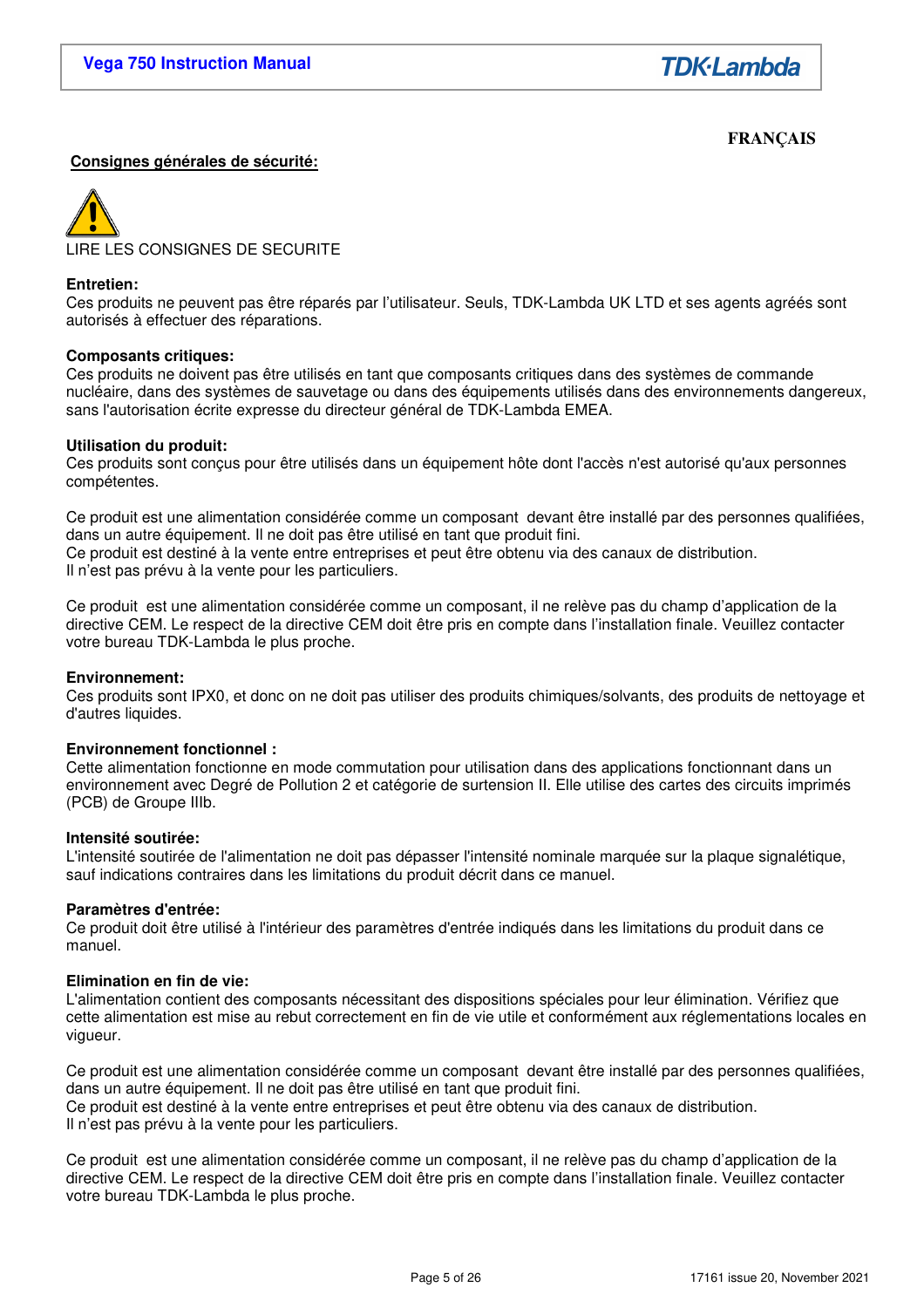

### **Attention-Danger haute tension:**

Des tensions dangereuses sont présentes dans l'alimentation. L'installateur doit protéger le personnel d'entretien contre un contact involontaire avec ces tensions dangereuses dans l'équipement final.

AVERTISSEMENT: Si ce produit est installé dans un équipement final de classe I, il doit être mis à la terre de manière fiable et installé par un professionnel averti Les sorties (+) ou (-) peuvent être raccordées à la terre ou laissées flotttantes.

Le couvercle/châssis de l'alimentation ne doit pas être accessible à l'utilisateur.

Le connecteur d'entrée d'alimentation principale ne doit pas être utilisé comme borne de raccordement.

N'utilisez pas de vis pénétrant dans le module sur une profondeur supérieure à 4.5 mm.

Des vis de terre spéciales sont utilisées sur ces produits pour raccorder le couvercle au châssis. Elles ne doivent pas être enlevées. Si elles sont enlevées par erreur, elles doivent être remplacées et le produit doit être testé pour vérifier que le raccordement à la terre est correct.

Un fusible interne protège le module et ne doit pas être remplacé par l'utilisateur. En cas de défaut interne, le module doit être renvoyé à TDK-Lambda UK LTD ou l'un de ses agents agréés.

Une enceinte appropriée doit être prévue par l'utilisateur final pour assurer la protection contre les chocs mécaniques, les chocs électriques et l'incendie.

#### Energies dangereuses :

Certains modules peuvent générer une énergie dangereuse (240 VA) selon le réglage de tension de sortie. Le fabricant de l'équipement final doit assurer la protection des techniciens d'entretien contre un contact involontaire avec les bornes de sortie de ces modules. Si une telle tension dangereuse risque de se produire, les bornes ou les connexions du module ne doivent pas être accessibles par l'utilisateur.



#### **Surfaces chaudes extérieures:**

Conformément aux réglementations locales concernant la santé et la sécurité sur les lieux de travail, les fabricants doivent protéger les techniciens d'entretien et les utilisateurs. Pour cela, une plaque signalétique doit être installée sur ces produits, et cette plaque doit être bien visible pour les techniciens d'entretien intervenant sur l'équipement, et elle doit indiquer de manière bien visible que les surfaces de ces produits peuvent être chaudes et qu'elles ne doivent pas être touchées lorsque les produits fonctionnent.

Le module peut être monté suivant une orientation quelconque, sauf en position inversée (monté sur son sommet) ou en position verticale avec écoulement d'air descendant.

Les orifices de ventilation sur ces produits ne doivent pas être obstrués. Vérifiez qu'il y a un espace libre d'au moins 50 mm entre une obstruction et les orifices de ventilation.

Le couvercle et le châssis du module sont conçus pour protéger des personnels expérimentés. Ils ne doivent pas être utilisés comme couvercles extérieurs d'un équipement, accessible aux opérateurs car en condition de puissance maximum, des parties du châssis peuvent atteindre des températures considérées comme dangereuses pour l'opérateur.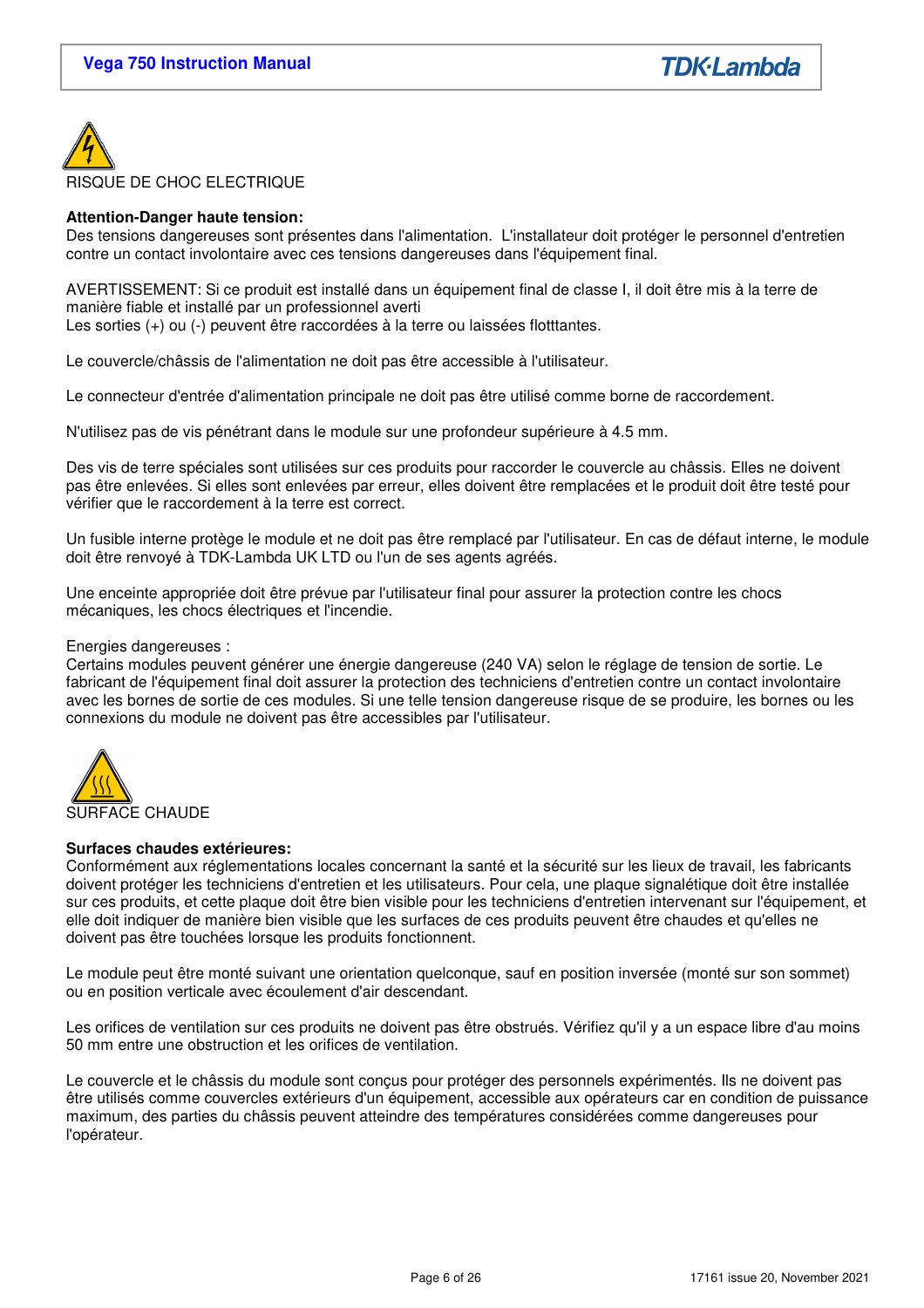# **Norme generali di sicurezza:**

**ITALIANO** 



#### **Manutenzione:**

Il cliente non può eseguire alcuna manutenzione su questi prodotti. L'esecuzione delle eventuali riparazioni è consentita solo a TDK-Lambda UK LTD e ai suoi agenti autorizzati.

#### **Componenti critici:**

Non si autorizza l'uso di questi prodotti come componenti critici all'interno di sistemi di controllo nucleari, sistemi necessari alla sopravvivenza o apparecchiature destinate all'impiego in ambienti pericolosi, senza l'esplicita approvazione scritta dell'Amministratore Delegato di TDK-Lambda EMEA.

#### **Uso dei prodotti:**

Questi prodotti sono progettati per l'uso all'interno di un'apparecchiatura ospite che limiti l'accesso al solo personale competente e autorizzato.

Questo prodotto è da considerarsi come un alimentatore professionale componente e come tale deve essere installato da personale qualificato all'interno di altre apparecchiature e non può essere utilizzato come prodotto indipendente.

Questo prodotto non è inteso per la vendita al dettaglio o agli utilizzatori finali.

Questo alimentatore è da considerarsi come un componente e come tale non è assogettato dagli scopi della direttiva EMC. Conformità alla direttiva EMC deve essere considerata nell'installazione finale di utilizzo. Gli uffici di TDK-Lambda Sas Succursale Italiana sono a vostra disposizione per ulteriori ragguagli.

#### **Condizioni ambientali:**

Questi prodotti sono classificati come IPX0, dunque non devono essere utilizzati sostanze chimiche/solventi, prodotti per la pulizia o liquidi di altra natura.

#### **Ambiente:**

Questo prodotto è un alimentatore a commutazione, destinato all'uso in applicazioni rientranti in ambienti con le seguenti caratteristiche: Livello inquinamento 2, Categoria sovratensione II. Questo prodotto contiene schede di circuiti stampati in materiali di Gruppo IIIb.

#### **Carico in uscita:**

La potenza in uscita ottenuta dall'alimentatore non deve superare la potenza nominale indicata sulla targhetta dell'alimentatore, fatto salvo dove indicato nei limiti per i prodotto specificati in questo manuale.

#### **Parametri di alimentazione:**

Questo prodotto deve essere utilizzato entro i parametri di alimentazione indicati nei limiti per il prodotto, specificati in questo manuale.

#### **Smaltimento:**

L'unità contiene componenti che richiedono procedure speciali di smaltimento. Accertarsi che l'unità venga smaltita in modo corretto al termine della vita utile e nel rispetto delle normative locali.

Questo prodotto è da considerarsi come un alimentatore professionale componente e come tale deve essere installato da personale qualificato all'interno di altre apparecchiature e non può essere utilizzato come prodotto indipendente.

Questo prodotto non è inteso per la vendita al dettaglio o agli utilizzatori finali.

Questo alimentatore è da considerarsi come un componente e come tale non è assogettato dagli scopi della direttiva EMC. Conformità alla direttiva EMC deve essere considerata nell'installazione finale di utilizzo. Gli uffici di TDK-Lambda Sas Succursale Italiana sono a vostra disposizione per ulteriori ragguagli.

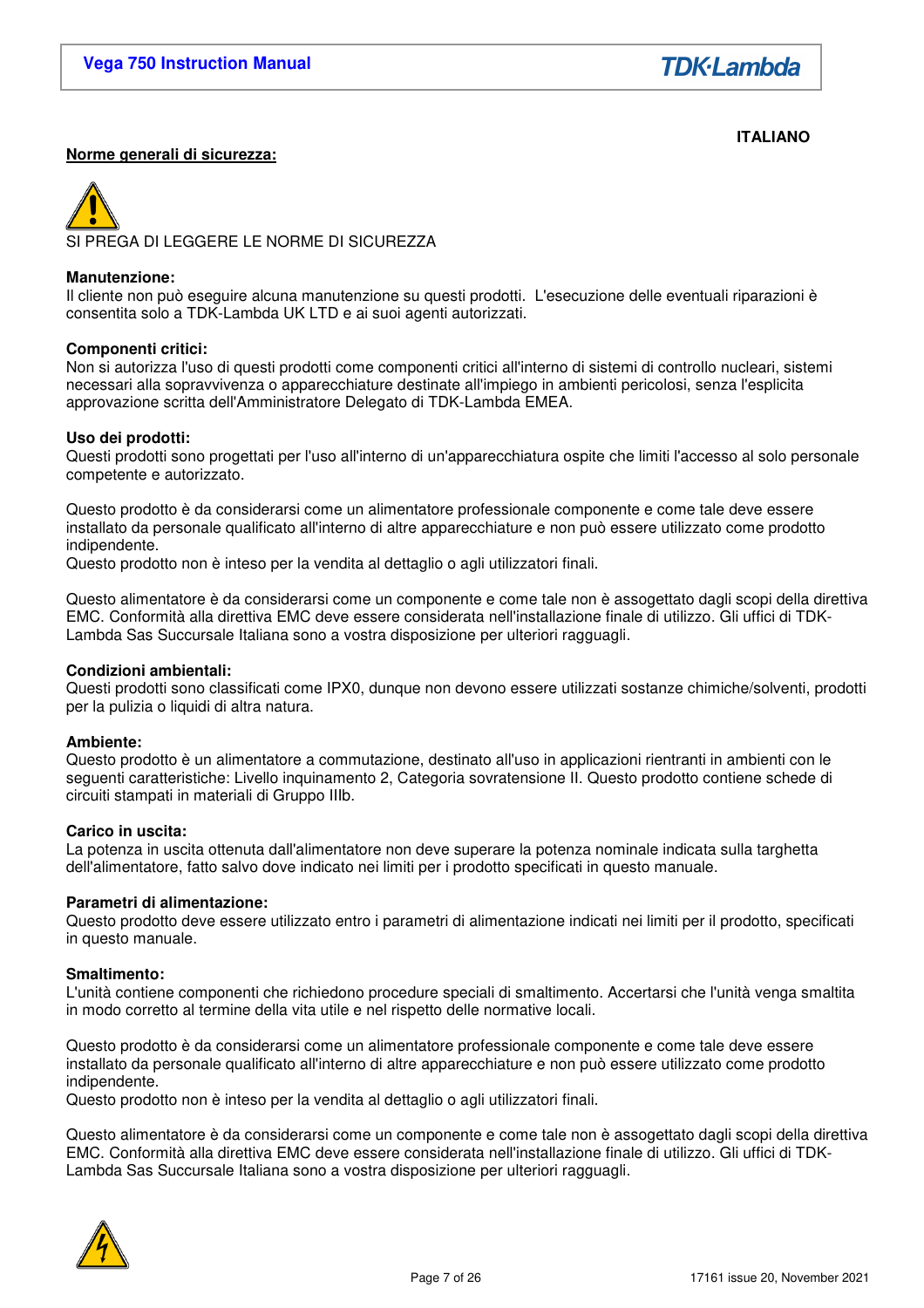### RISCHIO DI SCOSSA ELETTRICA

#### **Avvertimento di alta tensione:**

All'interno dell'alimentatore sono presenti tensioni pericolose. Gli installatori professionali devono proteggere il personale di manutenzione dal rischio di contatto accidentale con queste tensioni pericolose all'interno dell'apparecchiatura finale.

ATTENZIONE: Se installato in un'attrezzatura di classe I, questo prodotto deve essere collegato a terra in modo affidabile ed installato in modo professionale.

Le uscite (+) o (-) possono essere messa a terra o lasciate isolate.

I coperchi/il telaio dell'unità non devono essere accessibili da parte dell'utente.

Il connettore dell'alimentazione principale non può essere utilizzato come terminale di collegamento di campo.

Non utilizzare viti che penetrano nell'unità per più di 4.5 mm.

Per questi prodotti vengono usate viti speciali di messa a terra, che collegano il coperchio al telaio. Tali viti non devono essere rimosse. Se le viti vengono tolte per errore, vanno sostituite con nuove viti ed occorre testare il prodotto per verificarne il collegamento a massa.

Un fusibile interno protegge l'unità e non deve essere sostituito dall'utente. Nell'eventualità di un difetto interno, restituire l'unità a TDK-Lambda UK LTD o a uno dei suoi agenti autorizzati.

L'apparecchiatura finale deve includere una recinzione meccanica, elettrica e antincendio per proteggere dai pericoli di natura meccanica, dalle scosse elettriche e dai pericoli di incendio.

#### Pericoli energetici:

Alcuni moduli sono in grado di erogare energia pericolosa (240 VA) a seconda della tensione in uscita impostata. I produttori delle apparecchiature finali sono tenuti a proteggere il personale di manutenzione dal rischio di contatto accidentale con questi terminali dei moduli di uscita. Se impostati su livelli che non escludono l'erogazione di energia pericolosa, questi terminali o collegamenti non devono risultare accessibili da parte dell'utente.



#### **Superfici esterne calde:**

Coerentemente con le norme locali in materia di salute & sicurezza professionali, i produttori sono tenuti a salvaguardare i tecnici di manutenzione, e inoltre gli utenti. Per far fronte a tali obblighi, i prodotti devono presentare una targhetta, chiaramente visibile al personale di manutenzione che accede all'apparecchiatura nel complesso e che risulti inoltre leggibile e avverta gli addetti del rischio che le superfici di questi prodotti possono scottare e non vanno toccate con i prodotti in funzione.

L'unità può essere installata in qualunque orientamento, ma non in posizione capovolta o in posizione verticale con il flusso dell'aria rivolto verso il basso.

Le griglie di ventilazione su questi prodotti non devono essere ostruite. Verificare che vi sia una distanza minima di 50 mm fra le griglie di ventilazione e qualsiasi eventuale ostruzione.

Il coperchio/telaio dell'unità è realizzato per proteggere il personale esperto dai pericoli. Non deve essere usato come parte degli involucri esterni di qualsiasi apparecchiatura, se risulta accessibile da parte degli addetti, poiché è possibile che in condizioni di pieno carico una o più parti del telaio dell'unità giunga/giungano a temperature superiori ai limiti considerati sicuri per l'accesso da parte degli addetti.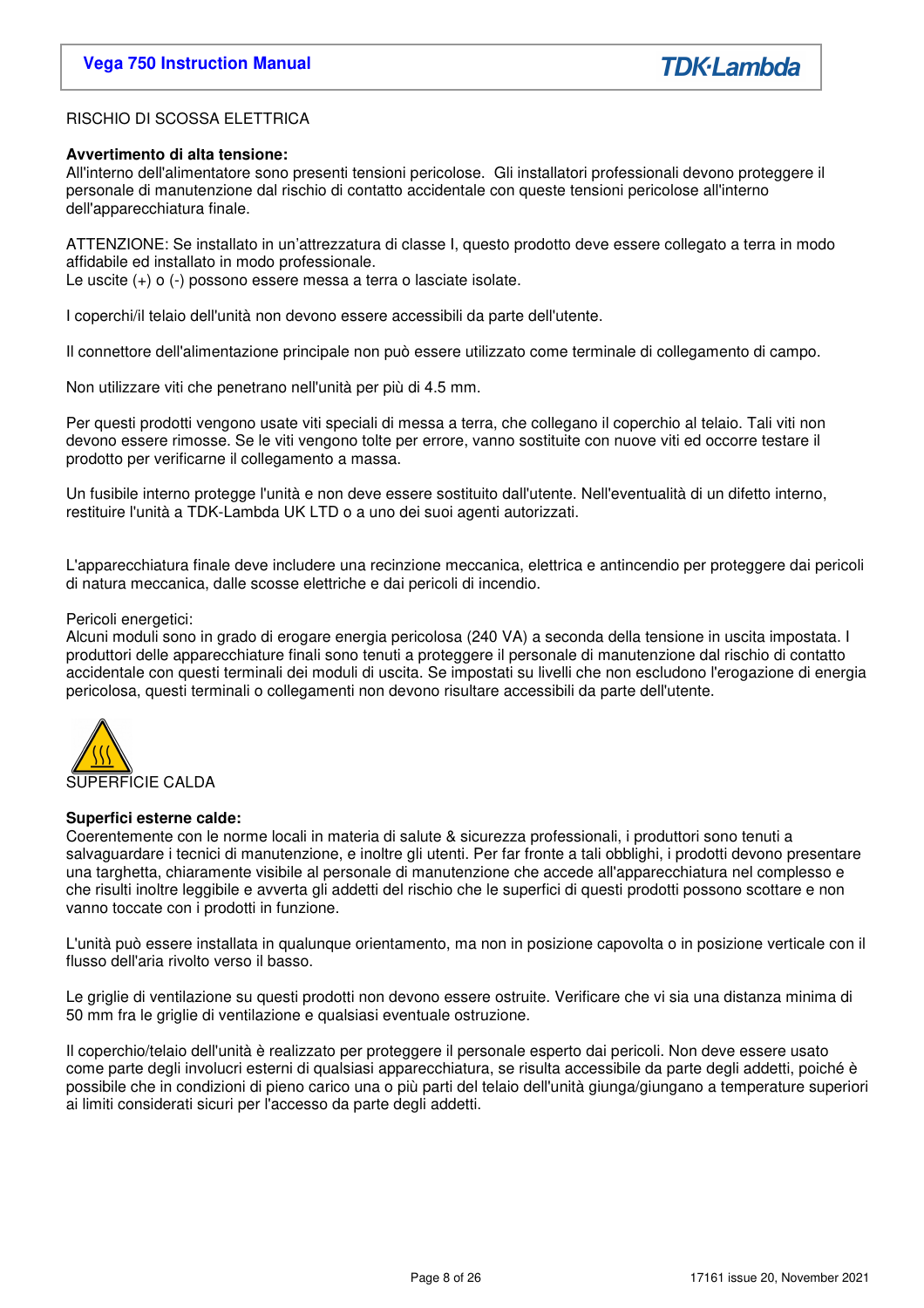**TDK**·Lambda

#### **ESPAÑOL Instrucciones generales de seguridad:**

A LAS INSTRUCCIONES DE SEGURIDAD

#### **Servicio:**

Estos productos no pueden ser reparados por los clientes. TDK-Lambda UK LTD. y sus agentes autorizados son los únicos que pueden llevar a cabo las reparaciones.

#### **Componentes fundamentales:**

Estos productos no pueden ser utilizados como componentes fundamentales en sistemas de control nuclear, sistemas de soporte vital o equipos a utilizar en entornos peligrosos sin el consentimiento expreso por escrito del Director General de TDK-Lambda EMEA.

#### **Uso de los productos:**

Estos productos han sido diseñados para ser utilizados en un equipo central que restrinja el acceso al personal cualificado autorizado.

Este producto es una fuente de alimentación y sólo puede ser instalado por personal cualificado dentro de otros equipos y no debe ser tratado como un producto independiente. Este producto debe ser vendido entre empresas profesionales y solo puede obtenerse a través de los canales de distribución .No está destinado para la venta a usuarios finales

Este producto es una fuente de alimentación y no se ve afectada por la directiva EMC . El cumplimiento de la directiva EMC se debe considerar en la instalación final . Por favor, póngase en contacto con su oficina local de TDK – Lambda.

#### **Medioambiental:**

Estos productos son IPX0 y, por tanto, no pueden utilizarse sustancias químicas/disolventes, agentes de limpieza ni otros líquidos.

#### **Medio ambiente:**

Esta fuente de alimentación es una fuente de alimentación de modo conmutado a utilizar en aplicaciones dentro de un entorno con un Grado de contaminación 2 y una Categoría de sobretensión II. En él se utilizan policloruros de bifenilo del Grupo de materiales IIIb.

#### **Carga de salida:**

La potencia de salida tomada de la fuente de alimentación no puede sobrepasar el valor nominal indicado en la etiqueta de la fuente de alimentación, excepto en los casos indicados en las limitaciones del producto en este manual.

#### **Parámetros de entrada:**

Este producto debe ser utilizado dentro de los parámetros de entrada indicados en las limitaciones del producto en este manual.

#### **Desecho de la unidad:**

La unidad contiene componentes que deben ser desechados de una manera especial. Asegúrese de desechar correctamente la unidad al final de su vida útil y conforme a las normas locales vigentes.

Este producto es una fuente de alimentación y sólo puede ser instalado por personal cualificado dentro de otros equipos y no debe ser tratado como un producto independiente. Este producto debe ser vendido entre empresas profesionales y solo puede obtenerse a través de los canales de distribución .No está destinado para la venta a usuarios finales

Este producto es una fuente de alimentación y no se ve afectada por la directiva EMC . El cumplimiento de la directiva EMC se debe considerar en la instalación final . Por favor, póngase en contacto con su oficina local de TDK - Lambda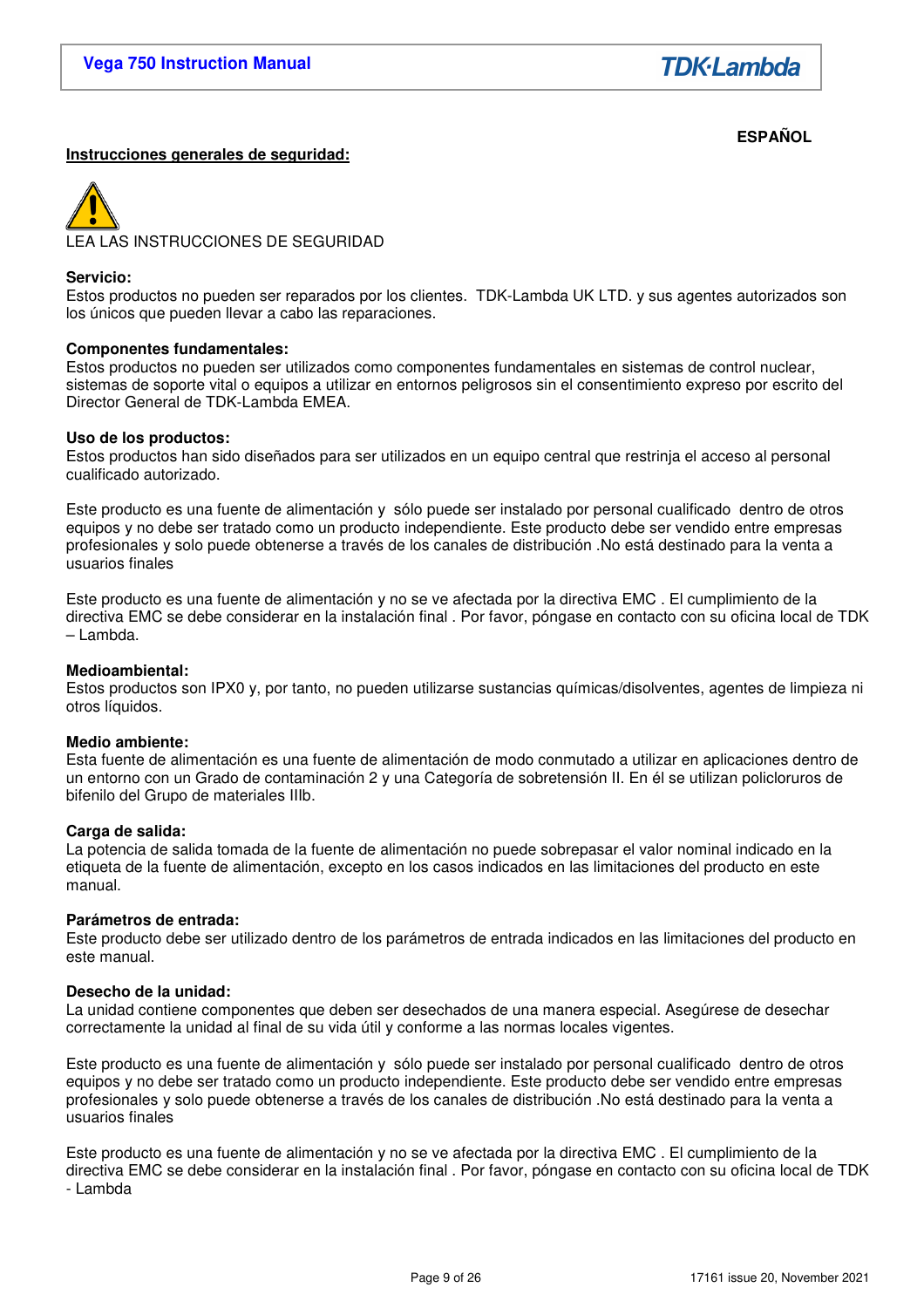

## **Advertencia de alta tensión:**

En esta fuente de alimentación hay tensiones peligrosas. El instalador profesional debe proteger al personal de servicio contra cualquier contacto accidental con estas tensiones peligrosas en el equipo final.

ADVERTENCIA: La instalación de este producto en un equipo de clase I la deben llevar a cabo profesionales y el producto debe estar conectado a tierra.

La salida o salidas (+) o (-) pueden conectarse a tierra o se las puede dejar flotando.

Debe impedirse el acceso de los usuarios a la cubierta o cubiertas y al chasis de la unidad.

El conector de entrada de la red no es apto para ser utilizado a modo de bornes de cableado de campo.

No utilice tornillos de montaje susceptibles de penetrar en la unidad más de 4.5 mm.

Con estos productos se utilizan unos tornillos de puesta a tierra especiales que conectan la cubierta al chasis. No se deben quitar en ningún caso. En caso de quitarlos por error, hay que reemplazarlos por unos nuevos y comprobar la conexión a tierra del producto.

Un fusible interno protege la unidad y este no debe ser nunca reemplazado por el usuario. En caso de existir algún defecto interno, la unidad debe ser enviada a TDK-Lambda UK LTD o a uno de sus agentes autorizados.

El equipo de uso final debe constituir un recinto de protección mecánica, eléctrica y contra incendios de protección mecánica, contra descargas eléctricas y contra el peligro de incendios.

#### Peligros de energía:

Algunos módulos pueden generar energía peligrosa (240VA) dependiendo de la configuración de la tensión de salida. Los fabricantes de equipos finales deben proteger al personal de servicio contra un contacto accidental con estos bornes de salida de los módulos. Si se configura de modo que pueda generarse energía peligrosa, hay que evitar que el usuario pueda acceder a los bornes o conexiones del módulo.



#### **Superficies externas calientes:**

Según las normas locales relativas a la Salud y Seguridad en el trabajo, los fabricantes están obligados a proteger a los ingenieros de servicio además de a los usuarios. Para que esto se cumpla, debe colocarse una etiqueta en estos productos que pueda ser vista claramente por el personal de servicio que accede al equipo general, y con advertencias legibles de que las superficies de estos productos pueden estar calientes y no deben tocarse cuando los productos se encuentran en funcionamiento.

La unidad se puede montar en cualquier orientación excepto invertida (montada sobre su parte de arriba) o vertical con los orificios para el flujo de aire mirando hacia abajo.

Las aberturas de ventilación de estos productos no deben obstruirse jamás. Asegúrese de que quede una separación de 50 mm por lo menos entre cualquier obstrucción y las aberturas de ventilación.

La cubierta/chasis de la unidad ha sido diseñada para que proteja a las personas cualificadas de los peligros. No deben ser utilizadas como parte de las cubiertas externas de cualquier equipo al que pueden acceder los operarios, ya que bajo unas condiciones de carga completa, la pieza o piezas del chasis de la unidad pueden alcanzar temperaturas superiores a las consideradas seguras para el acceso de los operarios.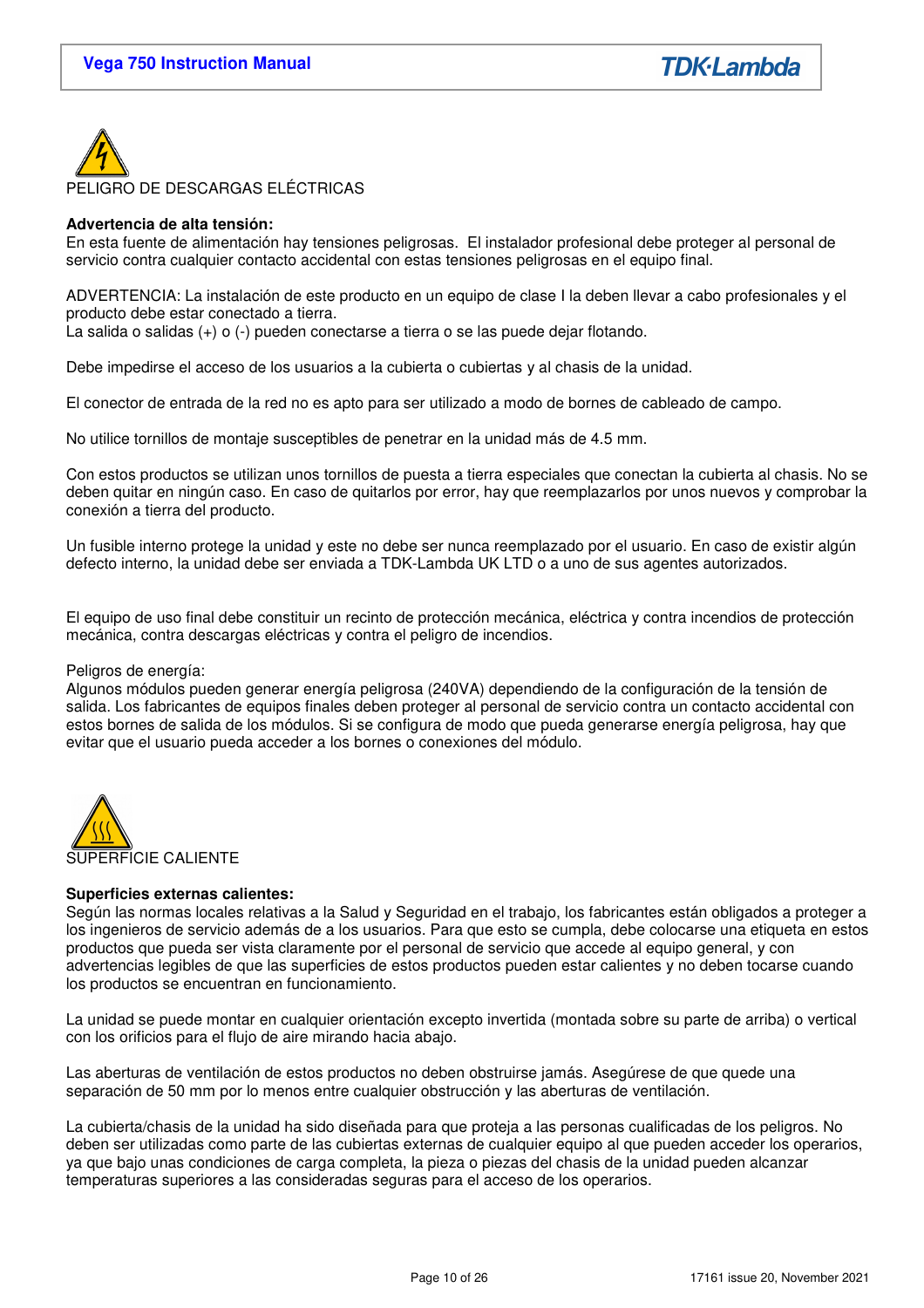# **PORTUGUÊS**

## **Instruções gerais de segurança:**

LEIA AS INSTRUÇÕES DE SEGURANÇA

#### **Manutenção:**

Estes produtos não são podem ser submetidos a manutenção por parte do cliente. Apenas a TDK-Lambda UK LTD e os seus agentes autorizados têm permissão para realizar reparações.

#### **Componentes essenciais:**

Não é autorizada a utilização destes produtos como componentes essenciais de sistemas de controlo nuclear, sistemas de suporte de vida ou equipamento para utilização em ambientes perigosos sem a expressa autorização por escrito do Director-Geral da TDK-Lambda EMEA.

#### **Utilização do produto:**

Estes produtos foram concebidos para utilização dentro de um equipamento de alojamento que apenas permita o acesso a pessoal qualificado autorizado.

Este produto é uma alimentaçao considerado com um componente para ser instalado por pessoas qualificadas, em outros equipamentos. Não deve ser usado como um produto acabado. Este produto é destinado para venda entre as empresas e pode ser obtido através de canais de distribuição. Não se destina à venda aos particulares

Este produto é uma alimentaçao considerado com um componente, não é dentro do appliquation âmbito da directiva CEM.

Conformidade com a directiva CEM devem ser considerados na instalação final. Entre em contacto com seu escritório TDK-Lambda mais próximo.

#### **Ambiental:**

Estes produtos são IPX0 e, como tal, não se devem utilizar químicos/solventes, agentes de limpeza e outros líquidos.

#### **Ambiente:**

Esta fonte de alimentação é uma fonte de alimentação do modo de comutação para utilização em aplicações com um Nível de Poluição 2 e ambientes da categoria de sobretensão II. São utilizadas placas de circuitos impressos do grupo de materiais IIIb.

#### **Carga de saída:**

A potência de saída extraída da fonte de alimentação não deve exceder a classificação assinalada na etiqueta da fonte de alimentação, excepto quando indicado nas limitações do produto neste guia.

#### **Parâmetros de entrada:**

Este produto deve ser utilizado dentro dos parâmetros de entrada indicados nas limitações do produto neste guia.

#### **Eliminação no fim de vida:**

A unidade contém componentes que necessitam de procedimentos especiais de eliminação. Certifique-se de que a unidade é devidamente eliminada no fim da sua vida útil e que tal é feito em conformidade com os regulamentos locais.

Este produto é uma alimentaçao considerado com um componente para ser instalado por pessoas qualificadas, em outros equipamentos. Não deve ser usado como um produto acabado.

Este produto é destinado para venda entre as empresas e pode ser obtido através de canais de distribuição. Não se destina à venda aos particulares

Este produto é uma alimentaçao considerado com um componente, não é dentro do appliquation âmbito da directiva CEM.

Conformidade com a directiva CEM devem ser considerados na instalação final. Entre em contacto com seu escritório TDK-Lambda mais próximo.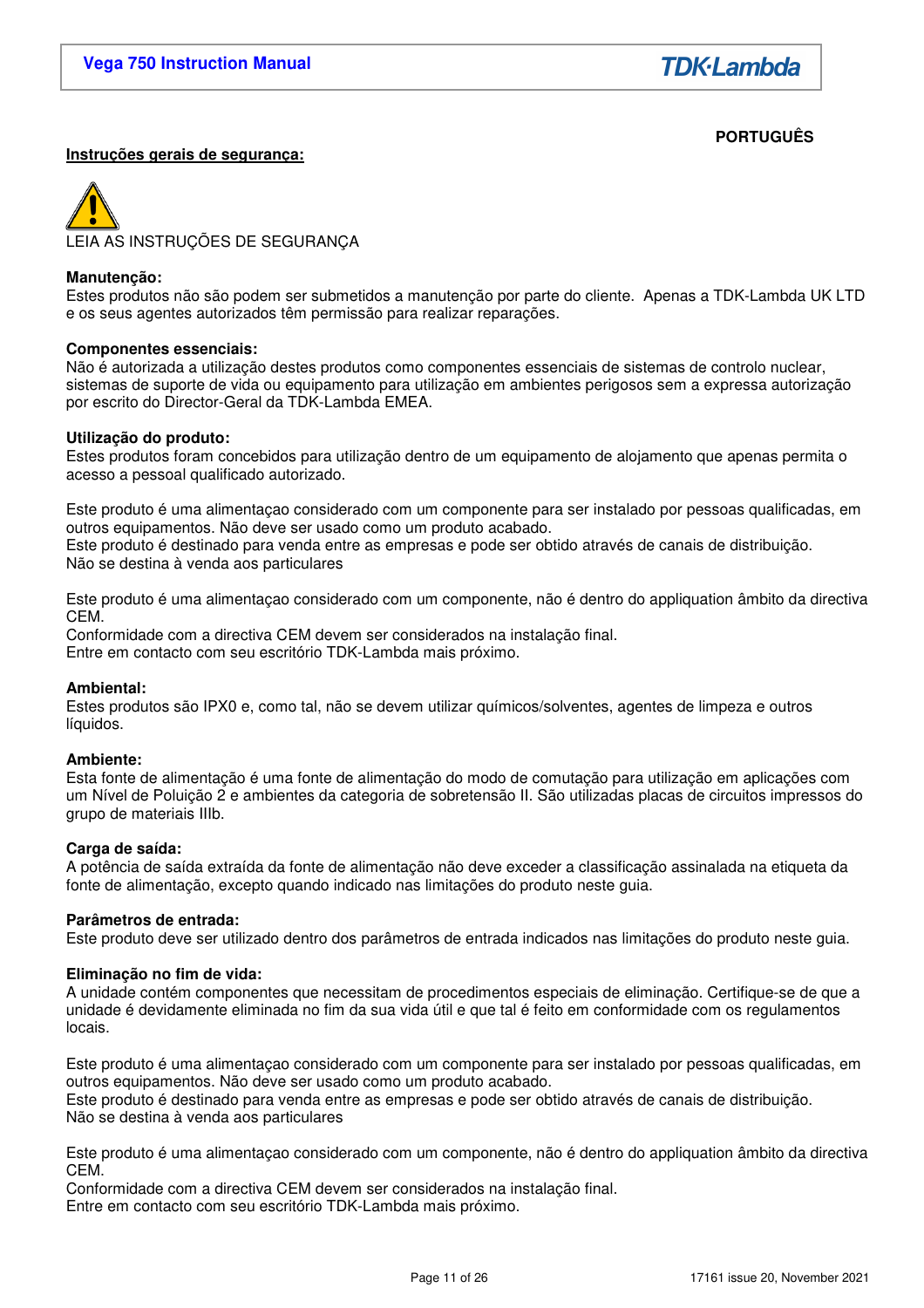

### **Aviso de alta tensão:**

Estão presentes tensões perigosas dentro da fonte de alimentação. O profissional que realizar a instalação deve proteger o pessoal de assistência contra contactos inadvertidos com estas tensões perigosas do equipamento final.

AVISO: Quando instalado num equipamento de Classe I, este produto deve ser ligado à terra de forma fiável e instalado por um profissional

As saídas (+) e (-) podem ser ligadas à terra ou deixadas soltas.

O chassis/cobertura(s) da unidade não deve estar acessível ao utilizador.

O conector de entrada de alimentação não deve ser utilizado como terminal de cablagens no local.

Não utilize parafusos de montagem, uma vez que estes penetrarão na unidade em mais do que 4.5 mm.

Nestes produtos utilizam-se parafusos especiais de ligação à terra, que ligam a cobertura ao chassis. Não devem ser removidos. Se forem removidos por engano, deverão ser substituídos por parafusos novos, devendo-se testar a ligação à terra do produto.

Existe um fusível interno que protege a unidade e que não deve ser substituído pelo utilizador. Em caso de defeito interno, a unidade deve ser devolvida à TDK-Lambda UK LTD ou a um dos seus agentes autorizados.

O equipamento de utilização final deve fornecer um bastidor com protecção mecânica, eléctrica e contra incêndios adequada.

#### Perigos de energia:

Alguns módulos tem a capacidade de fornecer energia perigosa (240 VA), de acordo com a configuração da tensão de saída. O equipamento final do fabricante deve garantir que o pessoal de assistência está protegido contra contactos inadvertidos com estes terminais de saída do módulo. Se essa energia perigosa for produzida, as ligações e os terminais do módulo não devem ser acessíveis pelos utilizadores.



#### SUPERFÍCIE QUENTE

#### **Superfícies quentes externas:**

Segundo com os regulamentos locais sobre saúde e segurança no local de trabalho, os fabricantes têm a obrigação de proteger os técnicos de manutenção, bem como os utilizadores. De forma a respeitar este regulamento, estes produtos deverão ter uma etiqueta que seja facilmente visível ao pessoal de assistência que aceda ao equipamento em geral, e que alerte, de forma legível, para o facto de as superfícies destes produtos poderem estar quentes, não devendo ser tocadas quando os produtos estão em funcionamento.

A unidade pode ser instalada em qualquer posição, excepto invertida (montada sobre a parte superior), ou na posição vertical, com o fluxo de ar dirigindo-se para baixo.

As aberturas de ventilação destes produtos não devem ser obstruídas. Certifique-se de que existe um espaçamento de pelo menos 50 mm entre qualquer obstrução e as aberturas de ventilação.

O chassis/cobertura da unidade está concebido de forma a proteger o pessoal especializado de perigos. Não devem ser utilizados como parte das coberturas externas de qualquer equipamento em que possam estar acessíveis aos operadores, uma vez que em condições de carga máxima, algumas peças do chassis da unidade podem atingir temperaturas superiores às consideradas seguras para o acesso do operador.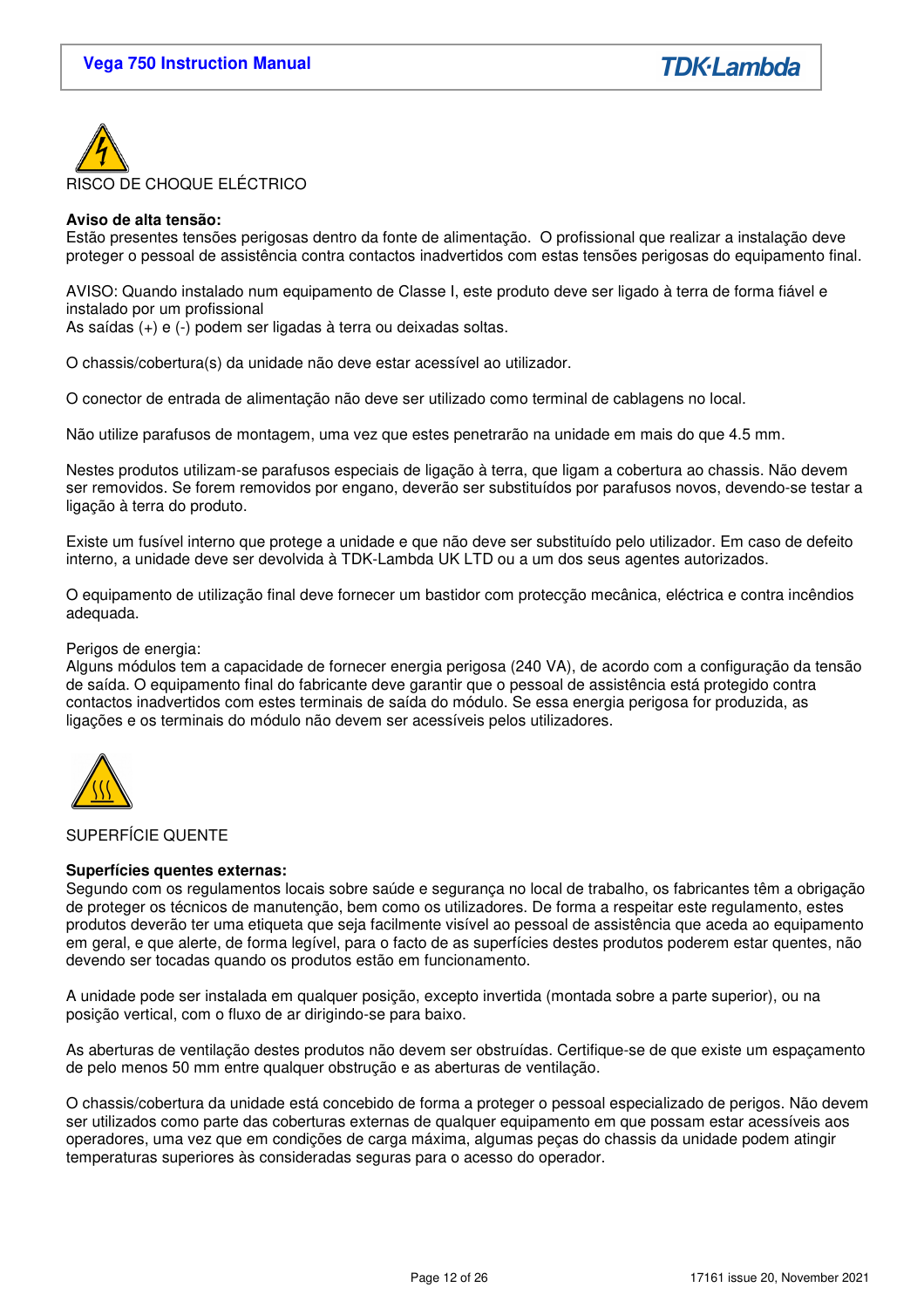Special Instructions for medical applications

IEC/EN 60601-1 2nd Edition UL 60601-1 1st Edition CSA-C22.2 No. 601.1-M90 IEC/EN 60601-1 3rd Edition ANSI/AAMI ES 60601-1 CSA C22.2 No 60601-1

- These products are designed for continuous operation within an overall enclosure, and must be mounted such that access to the mains terminals is restricted.
- These products are NOT suitable for use in the presence of flammable anaesthetic mixtures with air or with oxygen, or with nitrous oxide.
- The Vega 750 range provides Reinforced insulation between input and outputs, and functional insulation between outputs and earth.
- For SELV and ES ratings see "ES ratings (IEC/EN/UL/CSA 62368-1) and Outputs Connected In Series" and "SELV ratings and Outputs Connected In Series" section below.
- These products are classed as ordinary equipment and are not protected against the ingress of water (IPX0).
- Reference should be made to local regulations concerning the disposal of these products at the end of their useful life.
- For IEC/EN 60601-1 2nd Edition, UL 60601-1 1st Edition, CSA-C22.2 No. 601.1-M90, these products have a reinforced insulation barrier between input and output and Basic insulation barrier between input and Earth.
- For IEC/EN 60601-1 3rd Edition, ANSI/AAMI ES 60601-1, CSA C22.2 No 60601-1, these products provide reinforced insulation between input and outputs of 2 MOPPs. 1 MOPP from input to earth (except the IEC inlet and cooling options D and E which are 1 MOOP) and due consideration must be given to this in the end product.
- Where any part of this product is made accessible to the operator in the end use equipment, the operator must not touch this part and the patient at the same time.
- These products have not been assessed to IEC/EN60601-1-2 (EMC) but EMC test data is available from TDK-Lambda UK Ltd.
- **WARNING: No modification of this product is allowed.**
- Except for permanently installed equipment, the overall equipment into which these products are installed must have double pole fusing on the input mains supply. The products themselves have single pole fusing in the live line only.

## **Special Instructions for IEC/EN/UL/CSA 61010-1**

Whilst all individual module single outputs are classed as SELV outputs in accordance with IEC/EN/60950 (<60Vdc or 42.4V peak) series combinations of these modules may exceed these values and become hazardous output voltages. For IEC/EN61010-1 the equivalent limits are 70Vdc, 33Vrms or 46.7V peak. Provided these levels are not exceeded, the outputs are not considered hazardous for IEC/EN61010-1.

If the equipment is used in a manner not specified by the manufacturer, the protection provided by the equipment may be impaired.

If the earth terminal of the Vega PSU is connected to the main incoming earth conductor of the end equipment, the installer must cover the Vega earth symbol with a label bearing the earth symbol of IEC60417-5019.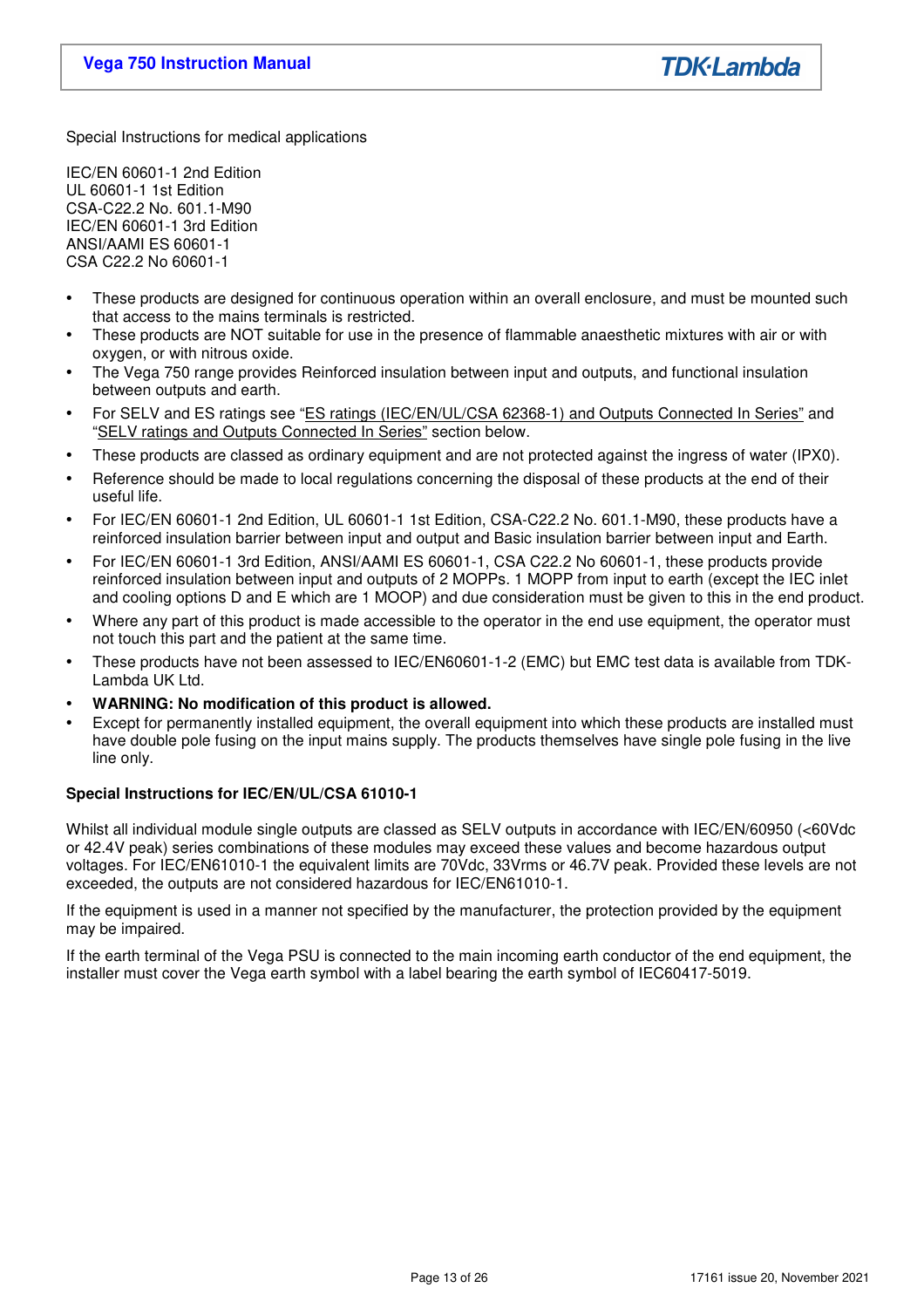## **Environmental Specifications:**

| <b>Description</b>      | Operation                                                                               |                                    |  |  |  |
|-------------------------|-----------------------------------------------------------------------------------------|------------------------------------|--|--|--|
|                         |                                                                                         | <b>Storage</b>                     |  |  |  |
| <b>Use</b>              | Indoor                                                                                  |                                    |  |  |  |
| Temperature             | 0 to 50°C (derating 2.5%°C above 50°C to 65°C -<br>Not covered by approvals).           | $-40^{\circ}$ C to $+85^{\circ}$ C |  |  |  |
| <b>Humidity</b>         | 5 to 95% RH non-condensing                                                              | 5% to 95% RH non-<br>condensing    |  |  |  |
| Altitude                | -200m to 5000m*1 $2^{nd}$ Ed)                                                           | $-200m$ to 5000 $m$ .              |  |  |  |
| Pressure                | 54kPa to 106kPa.                                                                        | 54kPa to 106kPa                    |  |  |  |
| Orientation             | Horizontal with chassis lowest, on either side or<br>vertical with the airflow upwards. | All                                |  |  |  |
| <b>Material Group</b>   | <b>IIIb</b>                                                                             |                                    |  |  |  |
| <b>Pollution Degree</b> | $\overline{2}$                                                                          |                                    |  |  |  |
| Overvoltage Category    | Ш                                                                                       |                                    |  |  |  |
| Class                   |                                                                                         |                                    |  |  |  |
| Weight                  | 2 kg (Dependent on configuration)                                                       |                                    |  |  |  |
| <b>IP Rating</b>        | IPX <sub>0</sub>                                                                        |                                    |  |  |  |

 $*$  3000m for 60601-1 2<sup>nd</sup> ed, IEC inlet and cooling options D and E.

## **Level of Insulation:**

Dielectric Strength testing is carried out as follows:

Primary mains circuit to earth - 2.25 - 2.35kVDC

Primary mains circuits to transformer core - 4.25 - 4.35kVDC\*\*

Primary mains circuits to secondary -4.25 - 4.35kVDC\*\*

Outputs to each other and to earth are isolated to 200VDC.

\*\*This test is not possible with Y capacitors fitted to the unit as damage to these capacitors may occur. It is also necessary to short circuit the outputs together and to earth

#### **Safety Approvals:**

UL60950-1 and CSA22.2 No.60950-1 - UL Recognised. C-UL for Canada.

UL/CSA62368-1 UL Recognised. C-UL for Canada

IEC / EN62368-1 - CE and UKCA mark.

IEC/EN60950-1, IEC/EN62368-1, IEC/EN 61010-1 and IEC/EN60601-1 - CB Report and Certificate.

UL/CSA 61010-1 : UL + C–UL approval

UL/CSA 60601-1/ANSI/AAMI ES 60601-1 - UL + C -UL approval

CE marking when applied to any Vega 750 product indicates compliance with the Low Voltage Directive in that it complies with EN62368-1 and with the RoHS Directive.

UKCA marking when applied to any Vega 750 product indicates compliance with the Electrical Equipment (Safety) Regulations 2016 in that it complies with EN62368-1 and with the Restriction of the Use of Certain Hazardous Substances in Electrical and Electronic Equipment Regulations 2012

**Fusing:** Internal fuses (F1): 16A/250V or 10A/250 fast acting HBC fuse 6.3x32 mm.

#### **Symbols:**



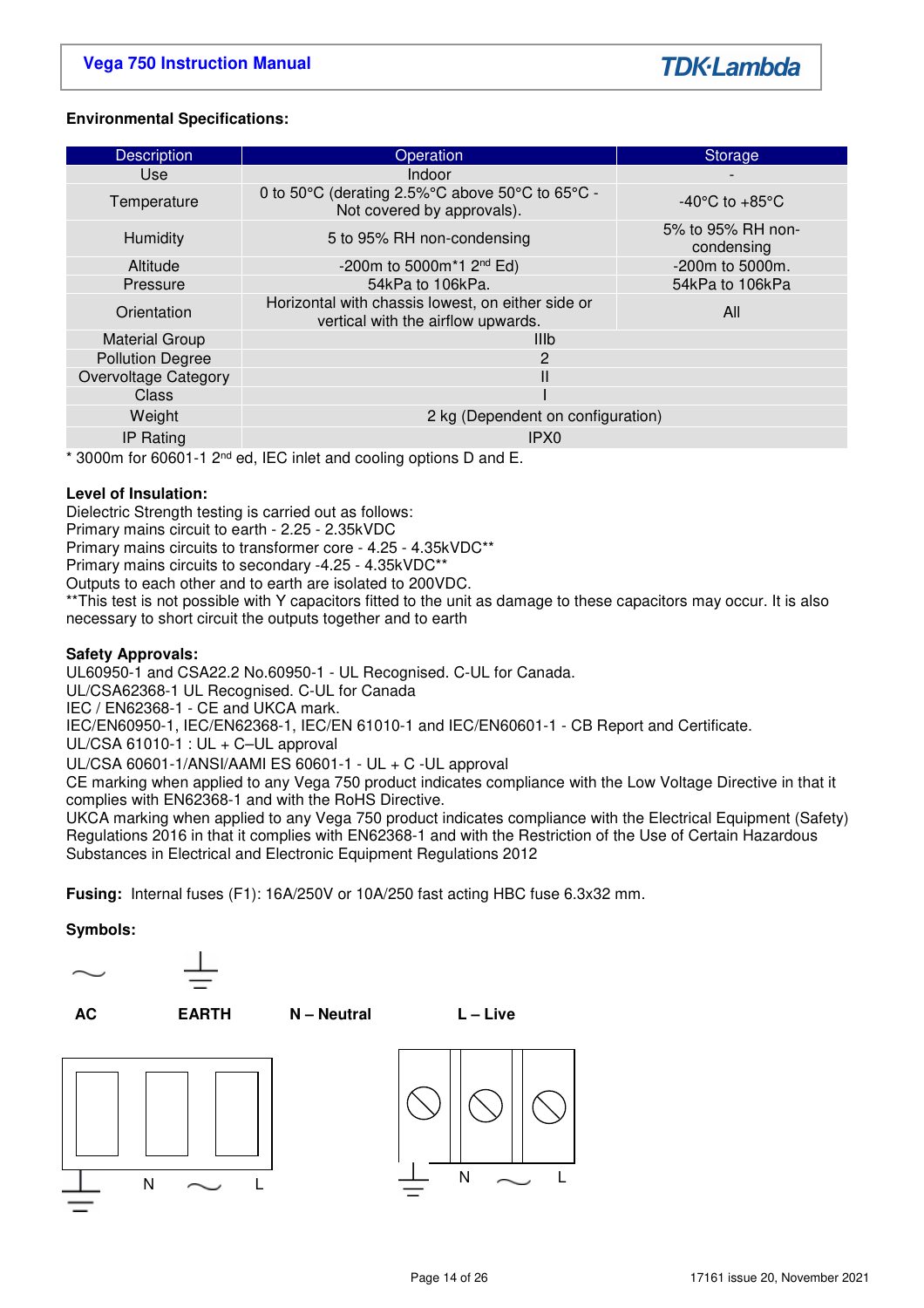If the earth terminal of the Vega 750 PSU is connected to the main incoming earth conductor of the end equipment, the installer must cover the earth symbol with a label bearing the earth symbol of IEC60417-5019.

#### **Note: All output voltages/variants may not be available as standard units, refer to datasheet for standard product range. These (and other variants) may be available as non-standard or custom units, please contact our sales team for details.**

### **PRODUCTS COVERED**

## **Unit Configuration Code:**

where  $V7 = V$ ega 750 Range

- b) followed by: D, or F
	- where  $F =$  Standard fan, forward airflow D† = Ruggedised fan, forward airflow

† These fans must not be used for user accessible applications.

- c) followed by: S
	- where  $S =$  Screw input terminals
- d) followed by: S, or L
	- where  $S =$  Standard Leakage (Class B Filter)  $L = Low$  Leakage
- e) optionally followed by: E, or F

where  $E = AC$  fail with Global PSU & fan enable and 5V 100mA aux supply  $F = AC$  fail with Global PSU & fan inhibit and 5V 100mA aux supply

Modules:

B@, C@, D@, E@, H@/@ or @\_@, L@.

where the letter represents a module and  $\omega$  is a number between 1 and 5, which represents the number of turns on the transformer secondary. By reference to the following table, this in turn defines the permitted voltage range of the module.

 @ may optionally be followed by the letter L or H, where L and H indicate the low or high output voltage variants of the module.

Followed by S, where S indicates screw output terminals.

Or BB@, DD@, HH@/@ or @\_@, or C5B4.

where  $\omega$  is a number between 1 and 5, which represents the number of turns on the transformer secondary. For HH@/@ or @ @ the code represents one H module that has had its two outputs connected in series. For all other variants this code represents two modules, selected from those listed above, that have had their outputs connected in series. Followed by S, where S indicates screw output terminals.

Or B/S where B/S indicates that a blanking plate is fitted in place of a module.

Any of the above modules may have the module letter preceded with # or  $\#/\#$  where # or  $\#/\#$  represents the module output voltage.

## **Module Options:**

N, or R.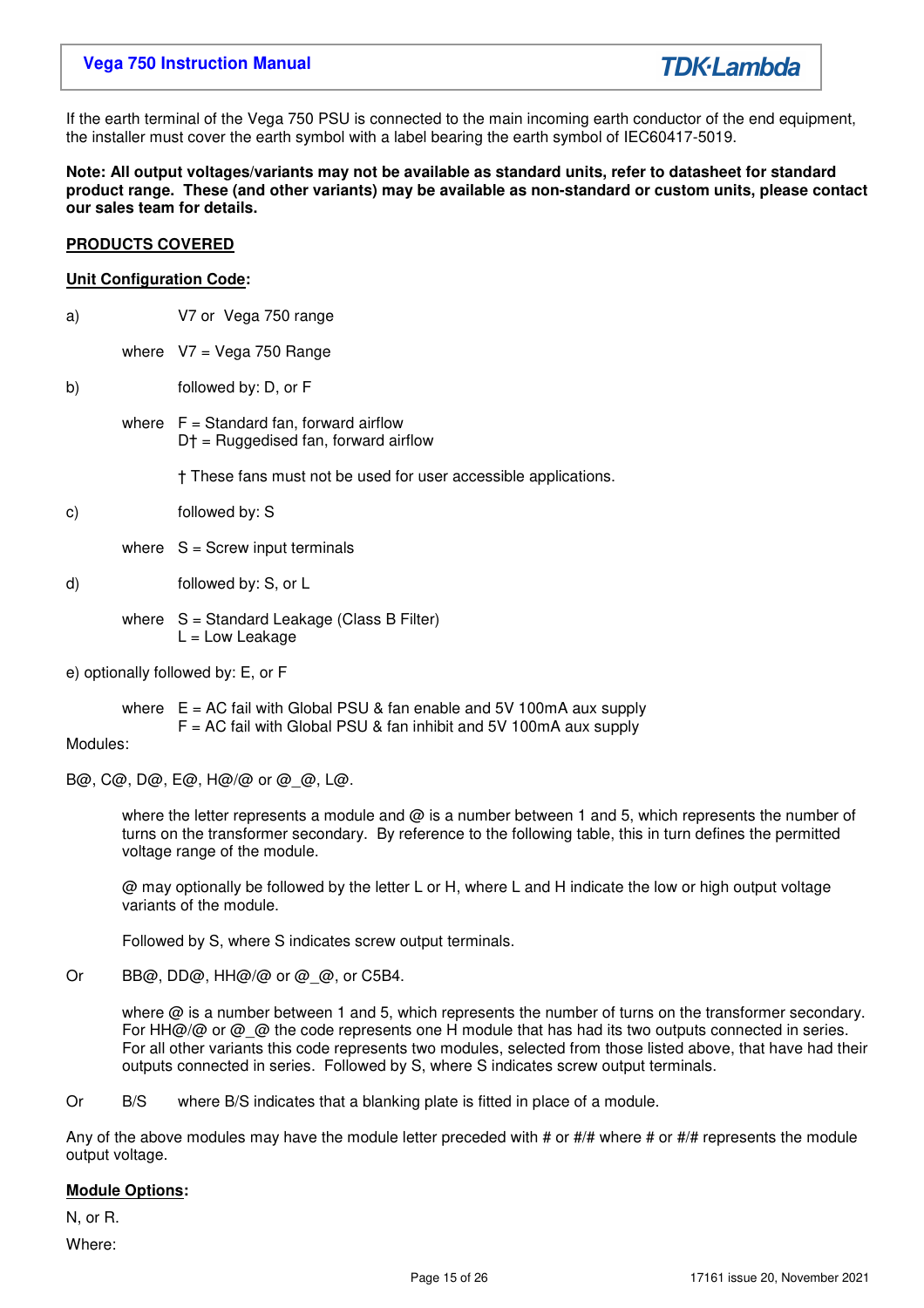**TDK-Lambda** 

N = Inhibit, module good and remote sense

R = Remote sense (twin output modules only)

ELECTRICAL & THERMAL RATINGS:

Input Parameters

| Standard              | 60601-1                 | 60950-1 & 61010-1       |
|-----------------------|-------------------------|-------------------------|
| Nominal input voltage | 100-240Vac              | 100-240Vac              |
| Input voltage range   | 90-264Vac               | 90-264Vac               |
| Input frequency range | $47 - 63$ Hz            | 47 - 63Hz               |
| Maximum Input Current | 12A rms                 | 12A rms                 |
| Inrush Current        | <40A AT 25 $^{\circ}$ C | <40A AT 25 $^{\circ}$ C |

Output modules:

| <b>Module</b>    | <b>Output</b><br><b>Voltage</b> | <b>Current</b> | <b>Power</b> | <b>Slots</b>   | <b>Occupied Secondary</b><br><b>Turns</b> | <b>Ampere</b><br><b>Turns</b> | <b>Max</b><br><b>Current</b><br><b>Limit</b> | <b>Setting for</b><br><b>Hazardous</b><br><b>Energy</b> |
|------------------|---------------------------------|----------------|--------------|----------------|-------------------------------------------|-------------------------------|----------------------------------------------|---------------------------------------------------------|
| B <sub>2</sub>   | $5 - 8V$                        | 25A            | 200W         |                | $\overline{2}$                            | 50                            | 31.3A                                        | > 7.6V                                                  |
| C <sub>1</sub>   | $1.8 - 3.4V$                    | 35A            | 119W         |                | 1                                         | 35                            | 43.8A                                        |                                                         |
| C <sub>3</sub>   | $9.1 - 15V$                     | 18A            | 270W         |                | 3                                         | 54                            | 22.5A                                        | >10.6V                                                  |
| C <sub>4</sub>   | $16.3 - 21.5V$                  | 14A            | 301W         |                | $\overline{4}$                            | 56                            | 17.5A                                        | > 13.7V                                                 |
| C <sub>5</sub>   | $21.6 - 30V$                    | 10A            | 300W         |                | 5                                         | 50                            | 12.5A                                        | >19.2V                                                  |
| D <sub>1</sub> L | $1.8 - 3.8$                     | 50A            | 190W         | 1.5            | 1                                         | 50                            | 62.5A                                        |                                                         |
| D <sub>1</sub> H | $3.9 - 5.1$                     | 50A            | 255W         | 1.5            | 1                                         | 50                            | 62.5A                                        | > 3.8V                                                  |
| D <sub>2</sub>   | $3.8 - 7.5V$                    | 45A            | 315W         | 1.5            | $\overline{c}$                            | 90                            | 56.25A                                       | > 4.2V                                                  |
| D <sub>3</sub>   | $8 - 15V$                       | 24A            | 360W         | 1.5            | 3                                         | 72                            | 30A                                          | > 8V                                                    |
| D <sub>4</sub>   | $14 - 21V$                      | 18A            | 378W         | 1.5            | 4                                         | 72                            | 22.5A                                        | >10.6V                                                  |
| D <sub>5</sub>   | $21 - 28V$                      | 15A            | 420W         | 1.5            | 5                                         | 75                            | 18.75A                                       | >12.8V                                                  |
| E1               | $1.8 - 3.8V$                    | 60A            | 228W         | $\overline{2}$ | 1                                         | 60                            | 75A                                          | > 3.2V                                                  |
| E <sub>2</sub>   | $3.8 - 7.5V$                    | 60A            | 450W         | $\overline{2}$ | 2                                         | 120                           | 75A                                          | > 3.2V                                                  |
| E3L              | $8 - 12.5V$                     | 40A            | 500W         | $\overline{2}$ | 3                                         | 120                           | 50A                                          | > 4.8V                                                  |
| E <sub>4</sub>   | $14 - 19V$                      | 30A            | 570W         | $\overline{2}$ | $\overline{4}$                            | 120                           | 37.5A                                        | > 6.4V                                                  |
| E <sub>5</sub> H | $24 - 28V$                      | 25A            | 700W         | $\overline{c}$ | 5                                         | 125                           | 31.3A                                        | > 7.6V                                                  |
| L1               | $4.2 - 5.1V$                    | 35A            | 179W         |                | 1                                         | 35                            | 43.8A                                        | >5.4V                                                   |

|                  | <b>Module</b> Output Voltage | Rated<br><b>Current</b> | <b>Power</b>       | <b>Slots</b> | Occupied Secondary Ampere<br>Turns | <b>Turns</b> | <b>Max</b><br><b>Current</b><br><b>Limit</b> | <b>Setting for</b><br><b>Hazardous</b><br><b>Energy</b> |
|------------------|------------------------------|-------------------------|--------------------|--------------|------------------------------------|--------------|----------------------------------------------|---------------------------------------------------------|
| H1H/1L           | 3.9-5.1 /1.8-3.4V            |                         | 12A/8A 61.2W/27.2W |              | 1/1                                | 12/8         | 15A/12A                                      |                                                         |
| H1H/3            | 3.9-5.1/9.1-15.5V            | 12A/6A                  | 61.2W/93W          |              | 1/3                                | 12/18        | 15A/7.5A                                     |                                                         |
| H3/1H            | $9.1 - 15.5/3.9 - 5.1V$      | 10A/8A                  | 155W/40.8W         |              | 3/1                                | 30/8         | 15A/12A                                      | >16V/N/A                                                |
| H <sub>3/3</sub> | $9.1 - 15.5/9.1 - 15.5V$     | 10A/6A                  | 155W/93W           |              | 3/3                                | 30/18        | 15A/7.5A                                     | >16V/N/A                                                |
| H5/1H            | 16.2-28/3.9-5.1V             | 5A/8A                   | 140W/40.8W         |              | 5/1                                | 25/8         | 7.5A/12A                                     |                                                         |
| H5/3             | 16.2-28/9.1-15.5V            | 5A/6A                   | 140W/93W           |              | 5/3                                | 25/18        | 7.5A/7.5A                                    |                                                         |
| H5/4             | 16.2-28/16.3-24V             | 5A/4.5A                 | 140W/108W          |              | 5/4                                | 25/18        | 7.5A/6A                                      |                                                         |

| <b>Module</b>                 | Output Voltage Current | Rated | <b>Power</b> | <b>Slots</b> | <b>Occupied Secondary</b><br>Turns | <b>Ampere</b><br><b>Turns</b> | <b>Max</b><br><b>Limit</b> | Setting for<br><b>Current Hazardous</b><br><b>Energy</b> |
|-------------------------------|------------------------|-------|--------------|--------------|------------------------------------|-------------------------------|----------------------------|----------------------------------------------------------|
| BB4                           | $32.6 - 40V$           | 10A   | 400W         | 2            | 8                                  | 80                            | 12.5A                      | >19.2V                                                   |
| D <sub>D5</sub>               | $42 - 56V$             | 15A   | 840W         | 3            | 10                                 | 150                           | 18.75A                     | >12.8V                                                   |
| <b>HH5/4</b>                  | $32.5 - 52V$           | 4.5A  | 234W         |              | 9                                  | 40.5                          | 6A                         | >40V                                                     |
| C <sub>5</sub> B <sub>4</sub> | $43 - 48V$             | 10A   | 480W         | 2            | 9                                  | 90                            | 12.5A                      | >19.2V                                                   |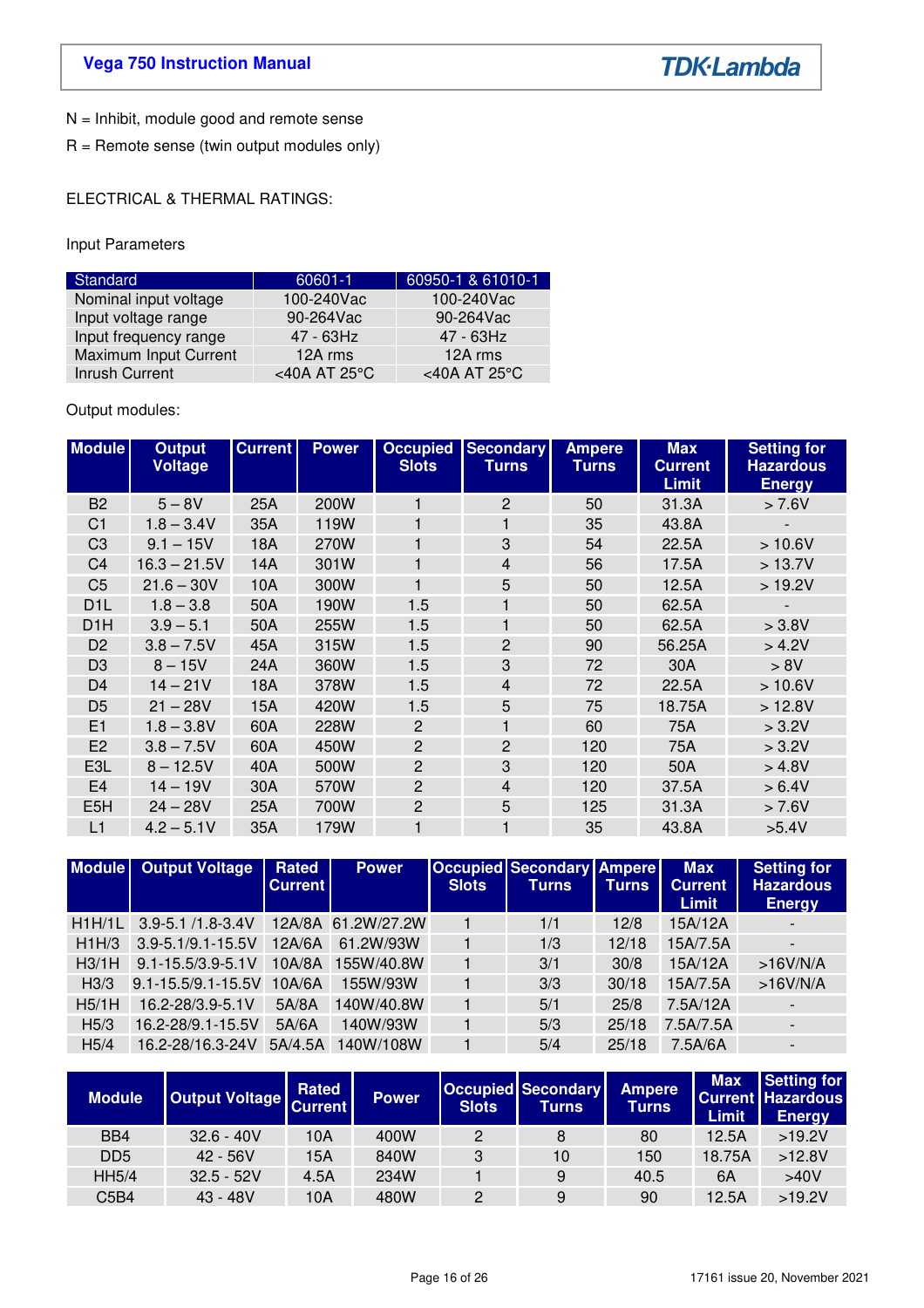## **Additional module limitations:**

E2 module fitted in slots 4/5 is limited to 55A.

For PSUs with three D modules fitted or two D modules fitted with an E module in slots 4 & 5: D1L & D1H in slots 2/3 is limited to 42A and in slots 4/5 is limited to 47A D2 in slots 2/3 is limited to 40A

Adjusting output voltage beyond the stated range may cause overvoltage protection (OVP) to operate, whereby all outputs will turn off. To reset OVP turn back output voltage adjustment and remove the mains supply for 30 seconds, and then swich back on.

All the above ratings and limitations apply to the individual modules from which a series or paralleled pair is made.

ES ratings (IEC/EN/UL/CSA 62368-1) and Outputs Connected In Series:

- Non-earthed outputs that have secondary's with 4 or more turns are ES2 as a single fault in the secondary may make them exceed the ES1 limits between output and earth.
- Non-earthed outputs that are in series are ES1 if all the series outputs use 1 turn secondary's and there are no more than 3 outputs connected in series.
- For series outputs, all outputs are ES1 except under the following circumstance: Outputs connected in series are ES2 if the highest rated module output at nominal voltage + 30% + the total voltage of the remaining series modules at the max rated voltage of each module > 60Vdc < 120Vdc and ES3 for any greater output voltage.
- The total voltage of series outputs must not exceed 160V.
- The highest ES rating of any series outputs then applies to all the outputs.

## SELV and Outputs Connected In Series:

Outputs are SELV except as described below:

- Non-earthed outputs that have secondaries with 2 or more turns are non-SELV as a single fault in the secondary may make them exceed the SELV limit between output and earth.
- Non-earthed outputs that are connected in series are non-SELV unless all the seriesed outputs use 1 turn secondaries and there are no more than 3 outputs connected in series.
- Outputs connected in series are non-SELV if the total output voltage + 20% of the max. rated output voltage of the output with the highest rated voltage exceeds 60Vdc (the 20% addition allows for a single fault in any one individual channel).
- The total voltage of a seriesed output must not exceed 160Vdc.
- If any output or seriesed output is non-SELV then all the outputs in the PSU must be considered non-SELV.
- Non-SELV outputs must be guarded or a deflector fitted during installation to avoid a service engineer making inadvertent contact with the output terminals, or dropping a tool onto them.
- All outputs have operational spacings to earth, and due consideration must be given to this in the end product design.

## **Cooling Options:**

| <b>Cooling Option</b>                                                      | <b>Max</b><br><b>Ambient</b><br>$(^{\circ}C)$ | <b>Dual Width</b><br><b>Modules</b><br><b>Fitted</b> | <b>Max</b><br>Power (W) | <b>Max AT</b><br>(total) | <b>AT Limit</b> | <b>Module</b><br><b>Current</b><br><b>Rating (All</b><br><b>Modules)</b> |
|----------------------------------------------------------------------------|-----------------------------------------------|------------------------------------------------------|-------------------------|--------------------------|-----------------|--------------------------------------------------------------------------|
| <b>F&amp;D</b><br>(Standard or Ruggedised<br><b>Fan - Forward Airflow)</b> | 50                                            | No                                                   | See table<br>below      | 220                      | n/a             | 100%                                                                     |
|                                                                            |                                               | Yes                                                  | See table<br>below      | 220                      | 180             | 100%                                                                     |

| <b>Input Voltage (Vrms)</b> | <b>Max Output Power (W)</b> |
|-----------------------------|-----------------------------|
| 85                          | 600                         |
| 90                          | 650                         |
| 100                         | 700                         |
| $110 - 149.9$               | 750                         |
| 150 - 264                   | 900                         |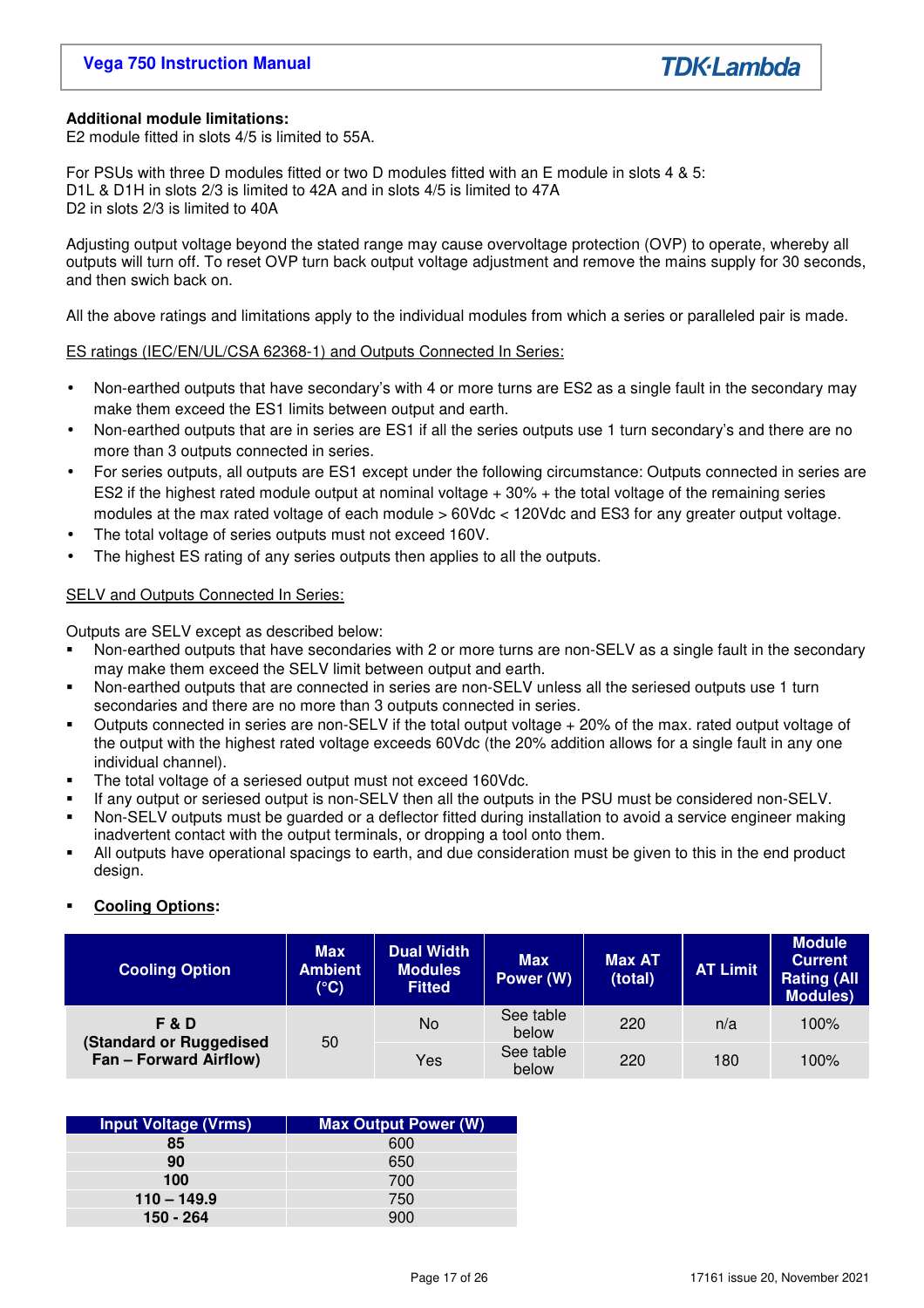## **Input Connections:**

Input screw teminals – M3 screws with 8.25mm spacing between screw head centres.

Torque Settings for Input M3 Screw Terminals: 0.5 – 0.6Nm

## **Output Connections:**

Ratings:

Single slot, output modules (B, C, L): Two 6.35mm fast-ons per output each rated at 18A or M4 screw terminals rated at 35A.

Single slot, twin output module (H): One 6.35mm fast-on per output rated at 18A or M3 screw terminals rated at 15A.

Dual slot, single output modules (D, E): Two 9.5mm fast-ons per output each rated at 32A or M5 screw terminals rated at 90A.

Maximum Torque Settings for Output Screw Terminals: M3 – 0.5 – 0.6Nm  $M4 - 1.1 - 1.3$ Nm

 $M5 - 2.4 - 2.6$ Nm

## **Adjustment and Derating:**

The Vega 750 series is designed to provide a max power of 750W at nominal output voltages. The following procedure must be used to ensure the PSU is operated within its ratings:

- Calculate user power for each module (volts x amps)
- Add all individual module powers together. The total power must not exceed the value given
- Calculate secondary transformer turns x amps for each module. See the outputs table for transformer secondary turns
- Add all modules turns x amps together and this must not exceed amperturns
- If necessary reduce the loading untill the conditions are met, ie. power and ampere turns maxima

## **Mechanical Outline Drawings:**

| <b>Primary Options</b>  |                    |                            |               |
|-------------------------|--------------------|----------------------------|---------------|
| <b>Specified Option</b> | Pin 5 Logic 0      |                            | Pin 6 Logic 1 |
| Inhibit                 | <b>Outputs OFF</b> |                            | Outputs OFF   |
| Enable                  | Outputs ON         |                            | Outputs ON    |
| Logic $0 = 0.8V$        | Logic $1 = 2-5V$   | with respect to 0V (Pin 3) |               |

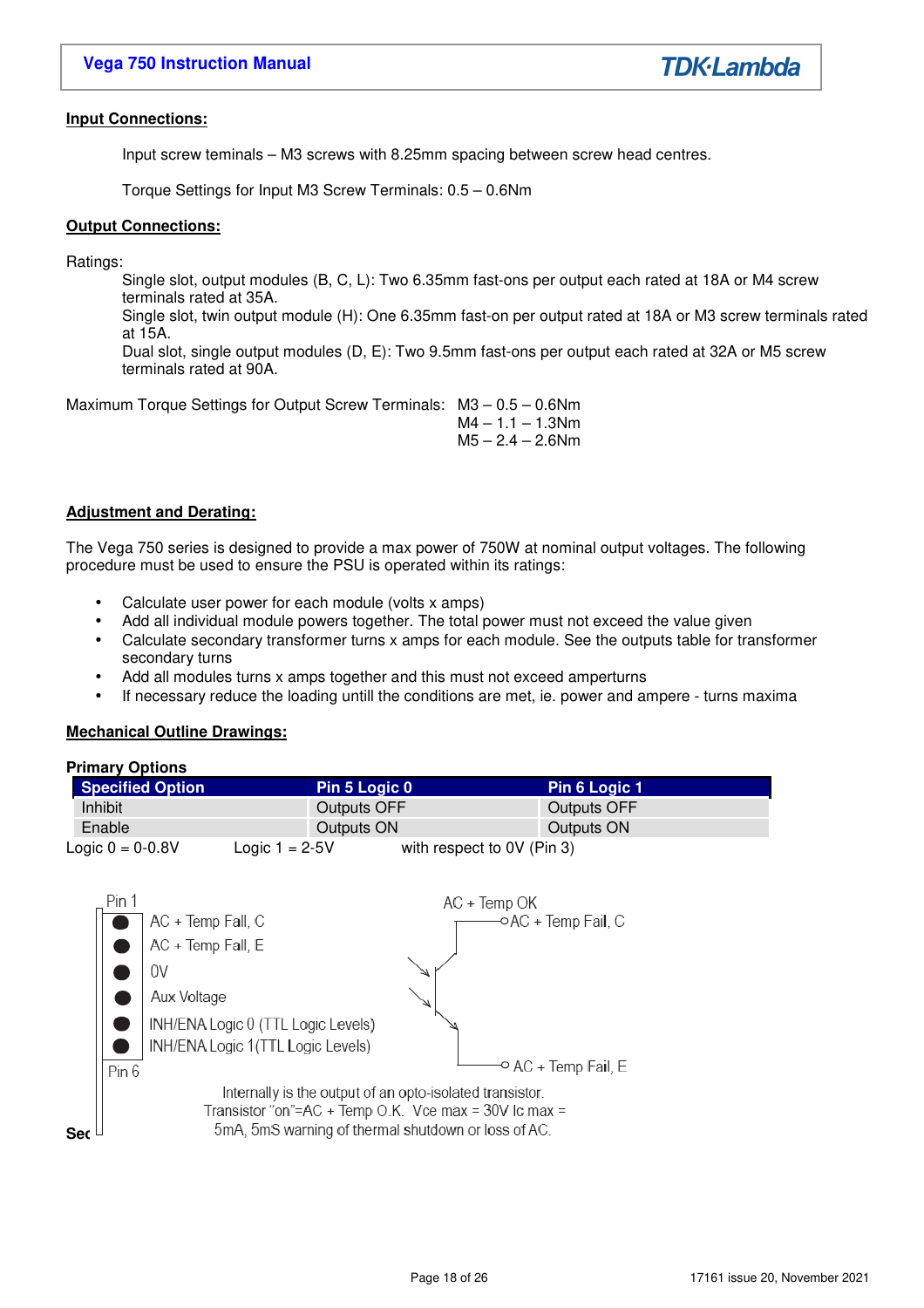# **Vega 750 Instruction Manual**

**TDK-Lambda** 

## Remote Sense Option

Single Output Module "N" Option:



## Inhibit



A 390Ω resistor is fitted internally in series with the diode of the optocoupler. Drive to inhibit module - max 13mA.

## Module Good

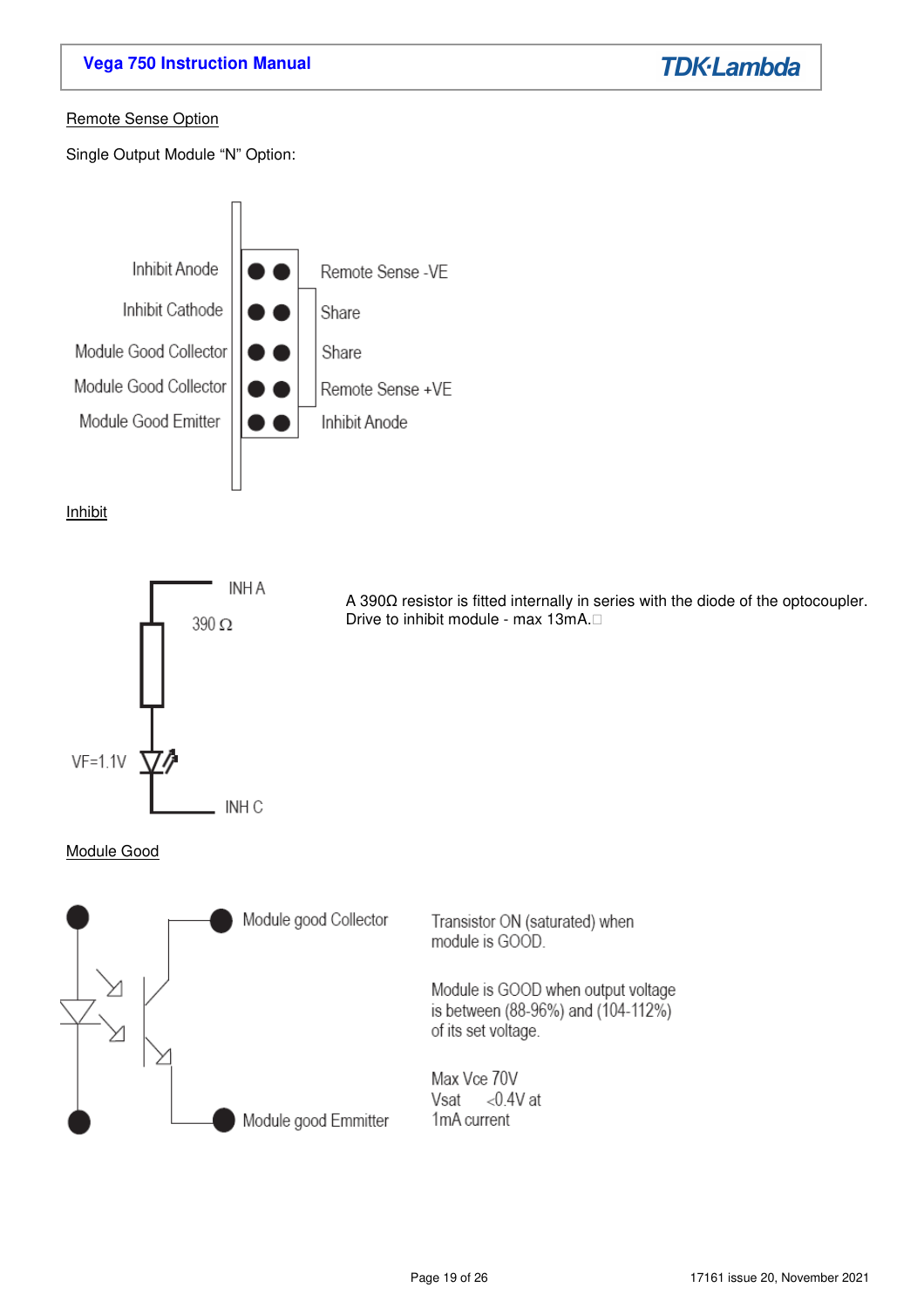TWIN Output Module "N" Option



TWIN Output Module "R" Option

| $ \pm$ $\circ$         | O I N                           |
|------------------------|---------------------------------|
| ₩<br>ш<br>Sense        | ₽<br>щ<br><b>Sense</b><br>Sense |
| Remote Sense<br>Remote | ₽<br>Remote<br>Remot            |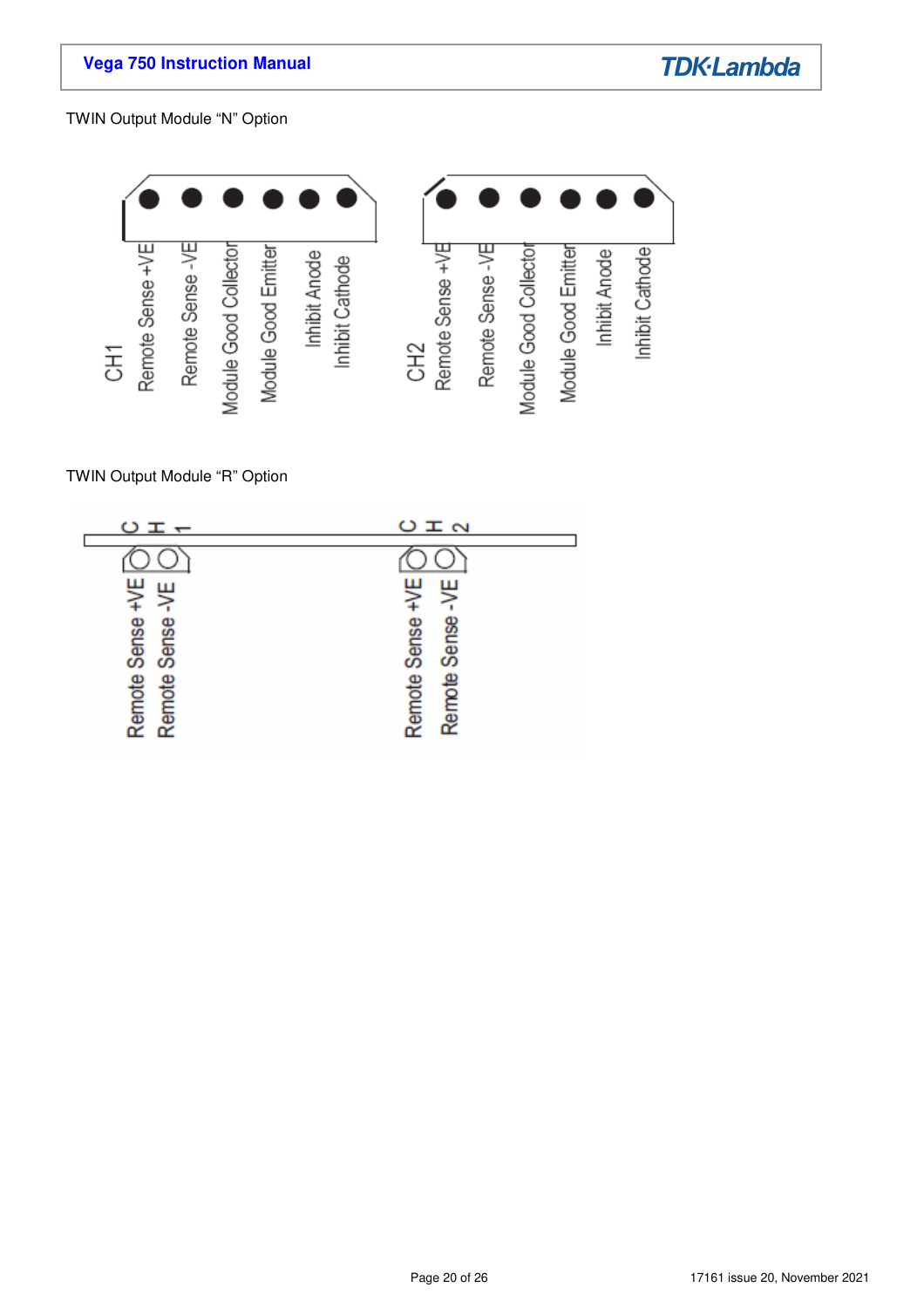# **LAYOUT FOR VEGA CONVERTER**

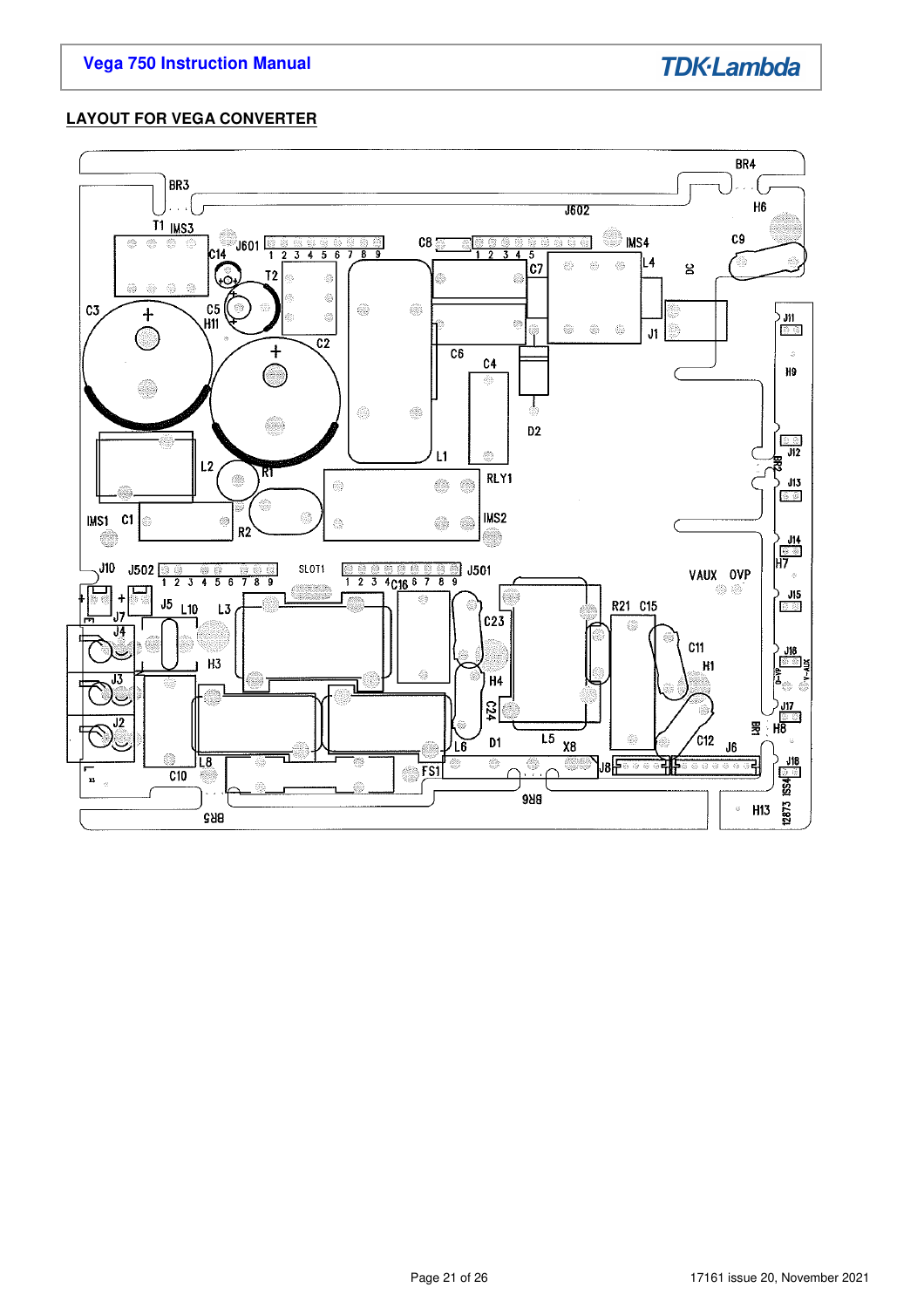## **LAYOUT OF VEGA TWIN MODULE**



## **LAYOUT OF VEGA H5/4 MODULE**

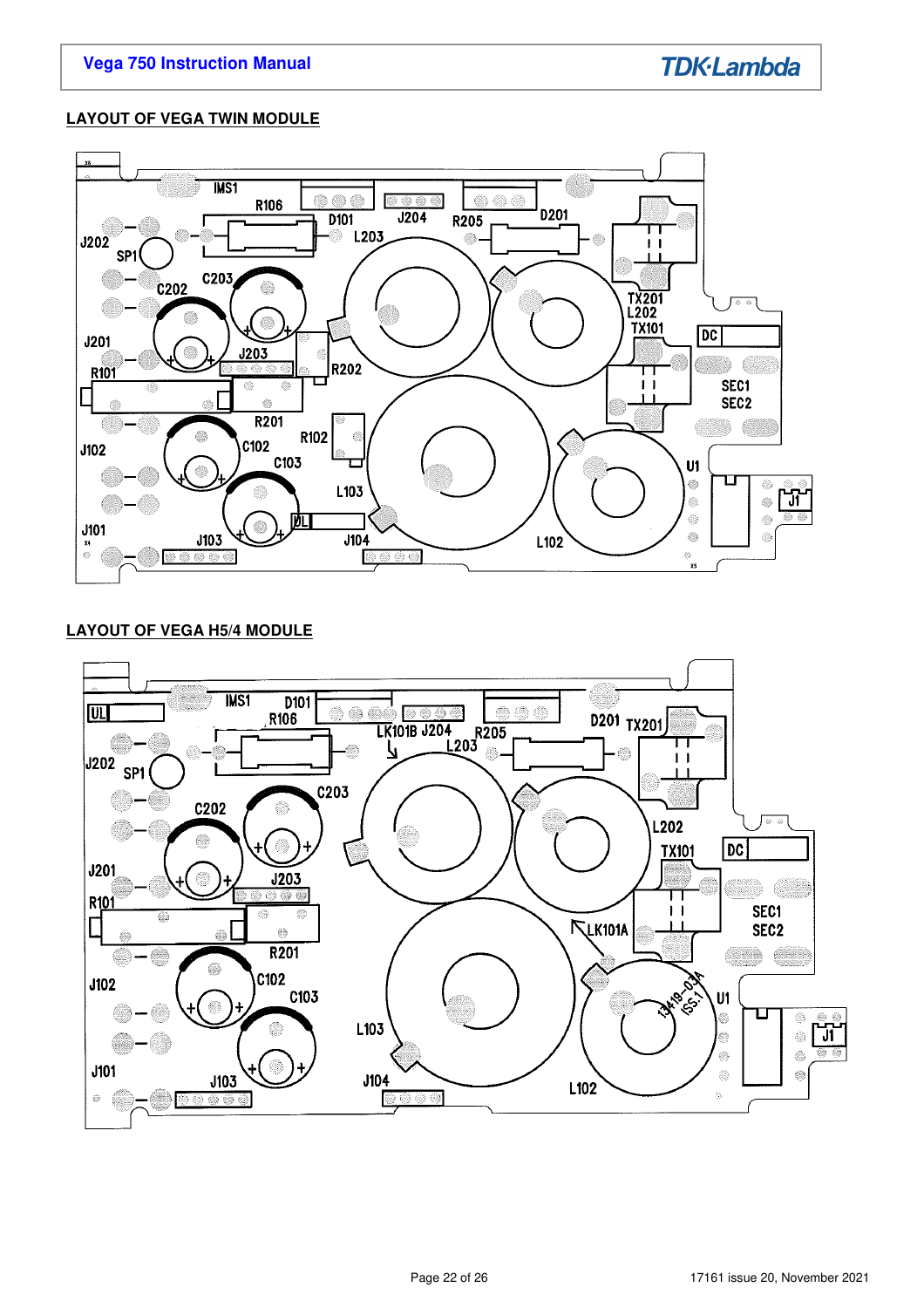## **LAYOUT OF VEGA SINGLE MODULE**



# **LAYOUT OF VEGA DUAL WIDTH MODULE**

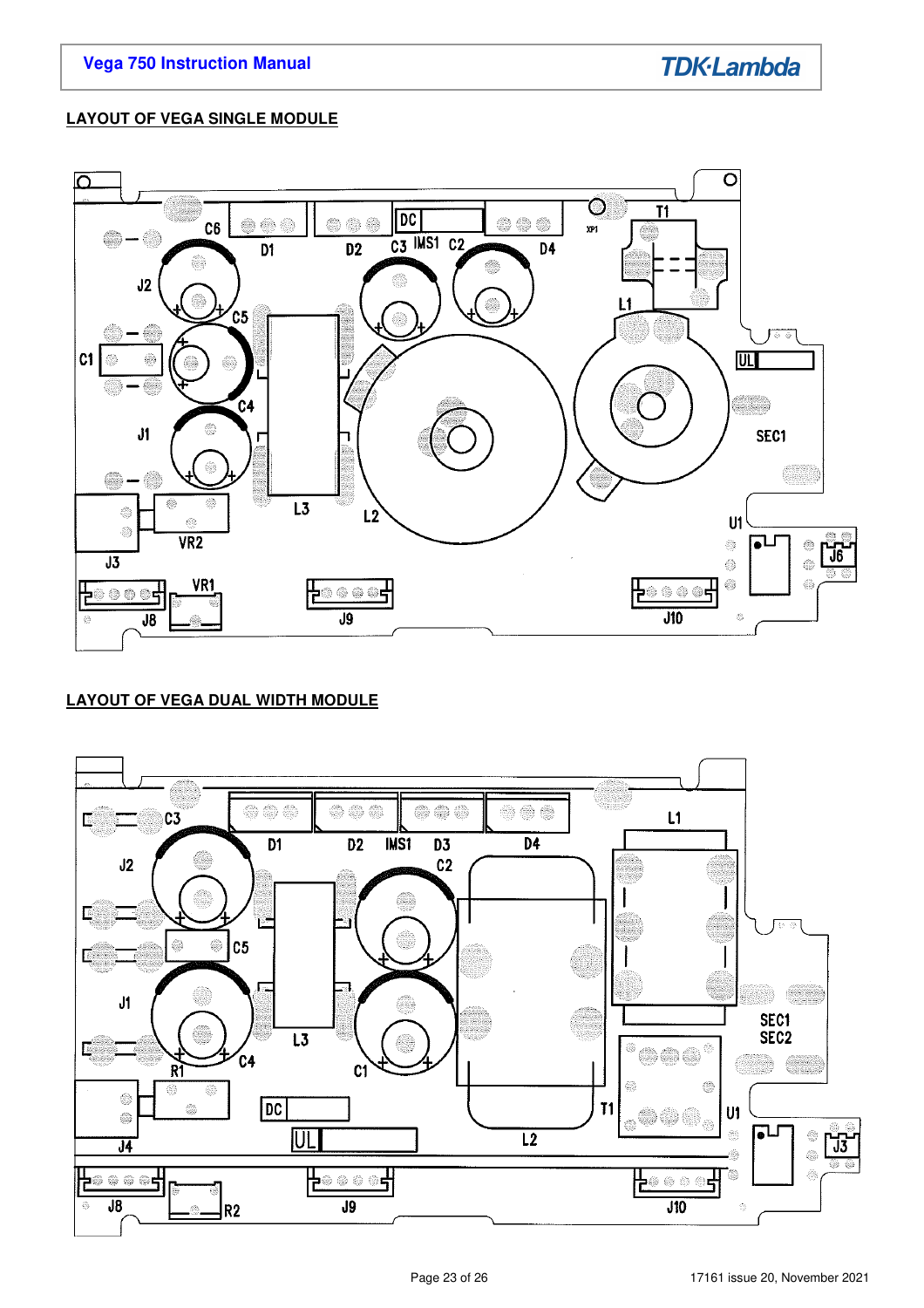## **LAYOUT OF VEGA SINGLE MODULE HIGH CURRENT**



# **LAYOUT OF VEGA 100mA PRIMARY OPTION**

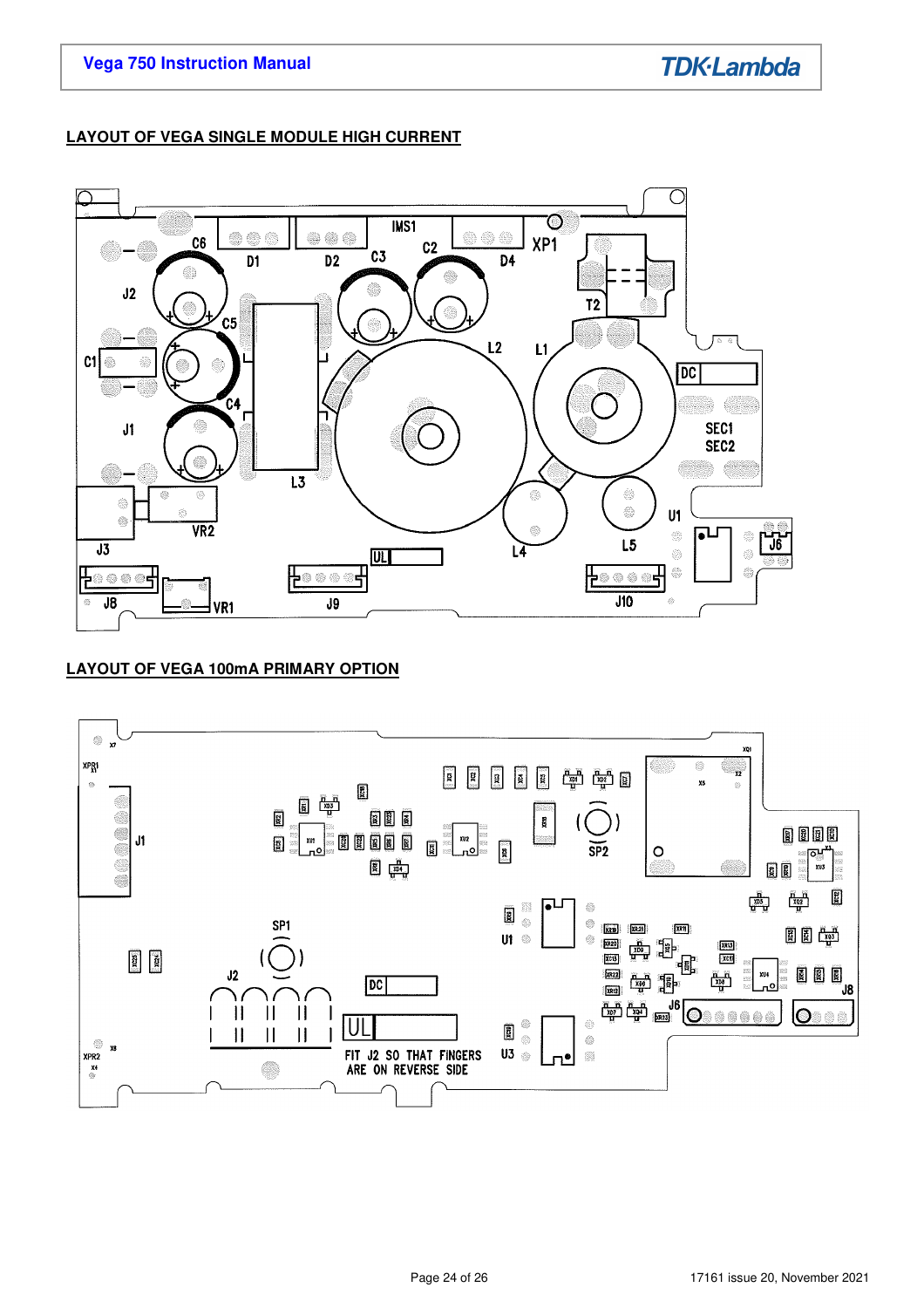# **Vega 750 Instruction Manual**



## **Customer Fixings**

Right Angle Screw Terminal Input